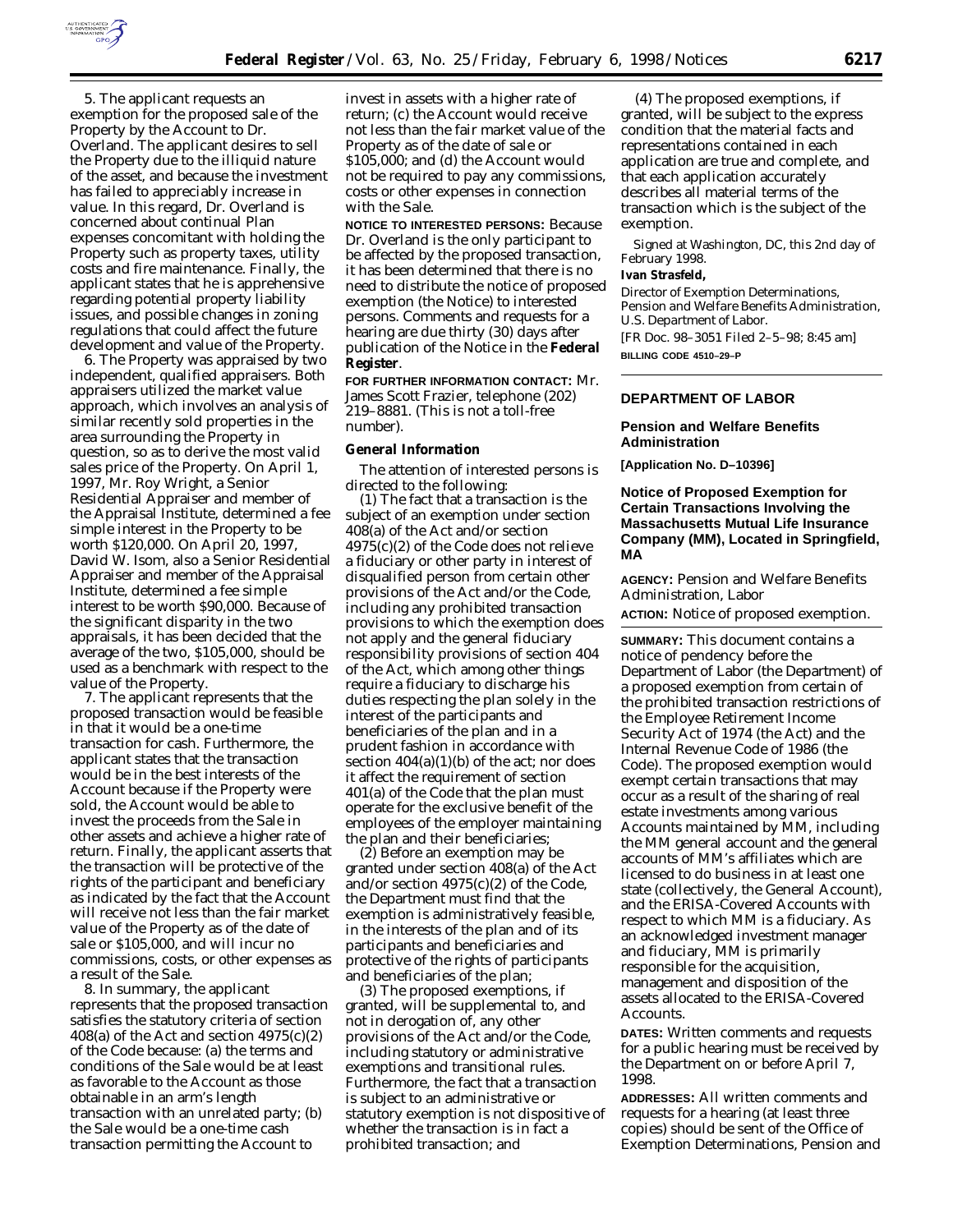Welfare Benefits Administration, Room N–5649, U.S. Department of Labor, 200 Constitution Avenue, N.W., Washington, D.C. 20210, Attention: Application No. D–10396. The application for exemption and the comments received will be available for public inspection in the Public Documents Room of the Pension and Welfare Benefits Administration, U.S. Department of Labor, Room N–5507, 200 Constitution Avenue, N.W., Washington, D.C. 20210.

**SUPPLEMENTARY INFORMATION:** Notice is hereby given of the pendency before the Department of an application for exemption from the restrictions of sections 406(a), 406(b)(1) and 406(b)(2) of the Act and from the sanctions resulting from the application of section 4975 of the Code, by reason of section  $4975(c)(1)(A)$  through (E) of the Code. The proposed exemption was requested in an application filed by MM pursuant to section 408(a) of the Act and section 4975(c)(2) of the Code, and in accordance with the procedures set forth in 29 CFR Part 2570, Subpart B (55 FR 32836, 32847, August 10, 1990).

### **Summary of Facts and Representations**

1. MM is a mutual life insurance company organized under the laws of the Commonwealth of Massachusetts and subject to supervision and examination by the Insurance Commissioner of the Commonwealth of Massachusetts. MM operates in all 50 states, as well as the District of Columbia and Puerto Rico, and presently has approximately 3 million individual and group policyholders and \$242 billion of life insurance in force. MM, either directly or through its affiliates, offers a complete portfolio of life insurance, health insurance, asset accumulation products, health and pension employee benefits, plan administration and investment management services.<sup>1</sup> It also provides health and pension benefits to its employees, including former employees of Connecticut Mutual Life Insurance Company (Connecticut Mutual).2 The assets of MM as of December 31, 1996

are estimated to be \$55.7 billion and its assets under management as of that date are approximately \$130.8 billion.

MM maintains several pooled separate accounts in which pension, profit-sharing and thrift plans participate, and also manages all or a portion of the assets of a number of large plans pursuant to various single customer separate accounts and advisory accounts (the ERISA-Covered Accounts). A number of ERISA-Covered Accounts invest in equity interests in real estate or in mortgage loans. The ERISA-Covered Accounts, MM's general account (which includes all of MM's assets invested on behalf of its policyholders not participating in separate accounts), the general accounts of one or more of MM's affiliates which are insurance companies licensed to do business in at least one of the fifty states, accounts maintained by MM for foreign pension plans and other ''non-ERISA'' investors, and accounts which MM may establish in the future (collectively, the Accounts) may participate in the transactions which are the subject of this proposed exemption.

2. The applicant represents that in recent years real estate has gained increasing popularity among plan sponsors. Various high quality commercial real estate investments from time to time become available which offer the potential for a higher rate of return than do other real estate investments. Because there are relatively few potential investors for large scale investments such as office buildings, shopping centers, and industrial parks, the owner or developer of such real estate investments must offer a higher return in order to attract investors. In many cases, MM's real estate accounts would be precluded from acquiring these investments on an individual basis because such investments would require the commitment of a disproportionately large percentage of account assets to one or a few investments. The sharing of large or uniquely desirable real estate investments would permit the ERISA-Covered Accounts to participate in more attractive and profitable real estate investments while maintaining portfolio diversification.

3. The real estate investments which MM proposes to share may either take the form of a direct investment in real property or an interest in a joint venture partnership which holds title to, manages, and/or develops real property. MM's investments in joint venture partnerships may include an equity interest in the joint venture and a debt interest in mortgages to which the joint venture property is subject.

Development joint venture arrangements could be ''leveraged''; that is, acquisition and development costs are met by the equity contribution of the joint venture partners and by loans to the partnership which are secured by the joint venture's interest in its real property. MM, on behalf of its Accounts, could own 50 percent of the joint venture partnership and provide 100 percent of the debt financing.

4. MM anticipates that real estate investments will be allocated to each Account maintained by MM in the same proportions of debt and equity. No ERISA-Covered Account will participate in an investment for the purpose of enabling another Account to make an investment.

5. General investment criteria for each ERISA-Covered Account are set forth in the separate account contract between MM and the plan contractholder. MM's allocation procedures provide for the allocation of each real estate investment opportunity to one or more Accounts for which the opportunity is suitable, taking into consideration each Account's investment criteria and strategy, as well as each Account's acquisition budget for the year. These procedures are periodically reviewed by MM to ensure that each Account receives equitable treatment.

6. During the course of MM's holding of a real estate investment, certain situations may arise which require a decision to be made with regard to the management or disposition of the investment. For example, there may be a need for additional contributions of operating capital, or there may be an offer to purchase the investment by a third party or a joint venture partner. When MM shares these investments among more than one Account, a potential for conflict may arise since the same decision may not be in the best interest of each Account. Therefore, the applicant has submitted a request for exemption, with certain proposed safeguards designed to protect the interests of any participating ERISA-Covered Account in the resolution of potential or actual conflicts.

7. Each plan contractholder currently participating in an ERISA-Covered Account that proposes to share real estate investments which are structured as shared investments under this proposed exemption must be furnished with a written description of the transactions that may occur involving such investments which might raise questions under the conflict of interest prohibitions of the Act with respect to MM's involvement in such transactions and which are the subject of this proposed exemption. This description

<sup>1</sup>On March 31, 1996, MM sold its group life and health subsidiary, and will no longer offer group life and health insurance after the completion of a transition period under the purchase and sale agreement.

<sup>&</sup>lt;sup>2</sup>On February 29, 1996, Connecticut Mutual, a mutual life insurance company organized under the laws of the State of Connecticut, was merged with and into MM. As a result of the merger, MM succeeded to all rights, benefits, obligations and liabilities of Connecticut Mutual. In addition, certain of the retirement plans of Connecticut Mutual and its affiliates were merged with and into the retirement plans of MM and its affiliates (collectively, the Affiliate Plans) as of January 1, 1997.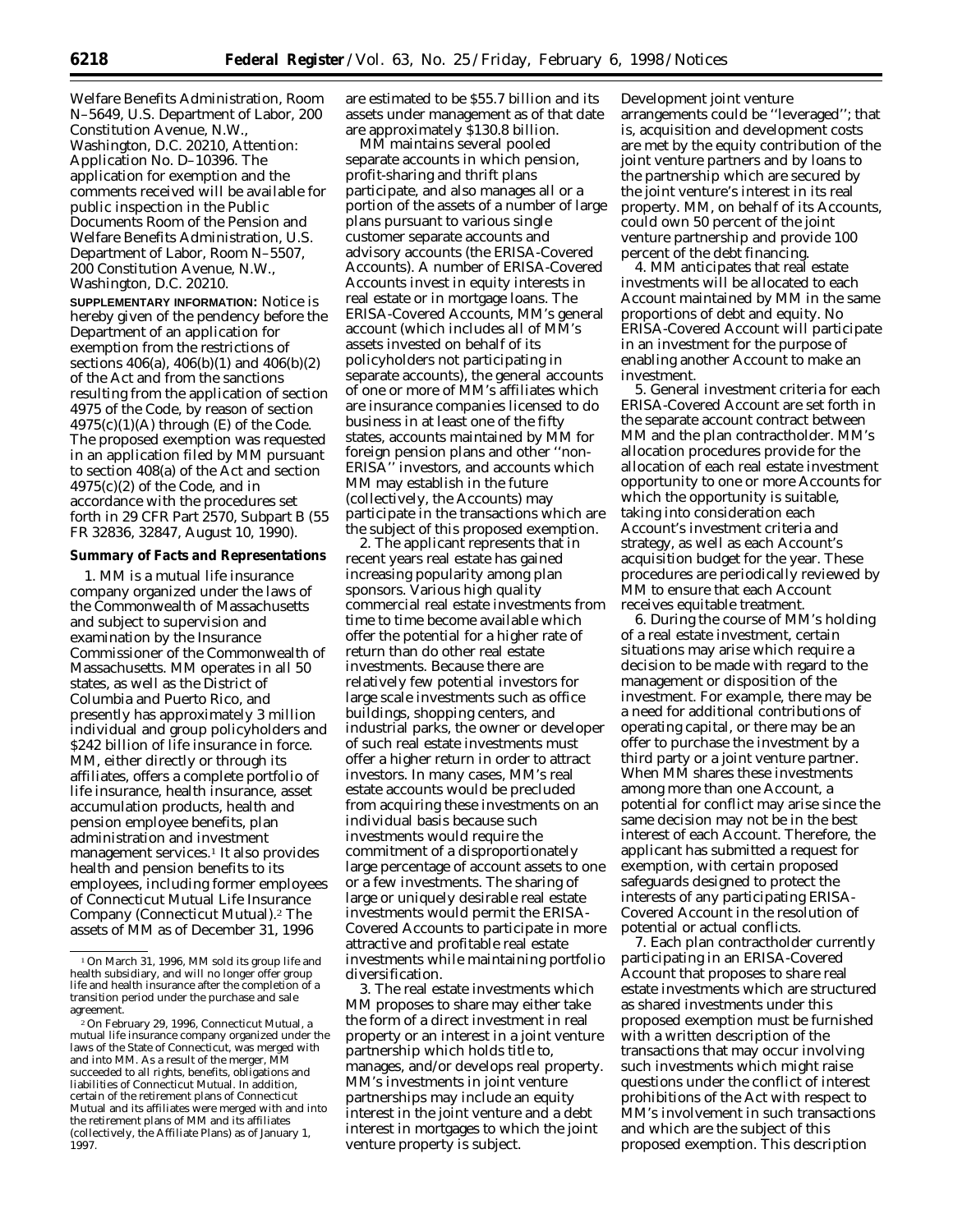must discuss the reasons why such conflicts of interest may be present (*i.e.,* because the General Account participates in the investment and may benefit from the transaction or because the interests of the various Accounts participating in the investment may be adverse with respect to the transaction). The description must also disclose the principles and procedures to be used to resolve any anticipated impasses, as will be outlined below. In addition, each current contractholder in an ERISA-Covered Account that proposes to share investments must receive a copy of this notice of pendency within thirty days of its publication, and a copy of the exemption when granted before the Account begins to participate in the sharing of investments.

8. With respect to new contractholders in an ERISA-Covered Account that participates in the sharing of investments, each prospective contractholder must be provided with the above mentioned written description, a copy of the notice of pendency and a copy of the exemption as granted before the contractholder begins to participate in the Account. A plan contractholder may withdraw from a single customer or open-end pooled ERISA-Covered Account by providing written notice to MM. Where a plan contractholder is in a closed-end pooled ERISA-Covered Account, it may not have a right to have its interest redeemed prior to the predetermined termination date, but it may sell its interest to a third party.

9. An independent fiduciary or independent fiduciary committee must be appointed on behalf of each ERISA-Covered Account participating in the sharing of investments. The independent fiduciary, acting on behalf of the ERISA-Covered Account, shall have the responsibility and authority to approve or reject recommendations made by MM or its affiliates regarding the allocation of shared real estate investments to the ERISA-Covered Account and recommendations concerning those transactions occurring subsequent to the allocations which are the subject of this proposed exemption. The independent fiduciary is informed of the procedures set forth in the proposed exemption for the resolution of anticipated impasses prior to his or its acceptance of the appointments. MM and its affiliates shall provide the independent fiduciary with the information and materials necessary for the independent fiduciary to make an informed decision on behalf of the ERISA-Covered Account. No allocation or transaction which is the subject of the proposed exemption will be undertaken

prior to the rendering of such informed decision by the independent fiduciary. However, the independent fiduciary need only have the authority to make decisions regarding allocations among, or any other subject transaction involving an ERISA-Covered Account and any other Account that occur after the plan(s) invest(s) in the ERISA-Covered Account. In the case of transactions involving the possible transfer of an interest in a real estate investment between the General Account and an ERISA-Covered Account, the independent fiduciary will not be limited to approving or rejecting the recommendations of MM, but will have full authority to negotiate the terms of the transfer (in accordance with the independent appraisal procedure described below) on behalf of the ERISA-Covered Account. The independent fiduciary shall also review on an as-needed basis, but not less than twice annually, the shared real estate investments in the ERISA-Covered Account's portfolio to determine whether the shared real estate investments are held in the best interest of the ERISA-Covered Account.

10. The independent fiduciary must be unrelated to MM or its affiliates. The independent fiduciary may not be, or consist of, any officer, director or employee of MM, or be affiliated in any way with MM or any of its affiliates. (See definition of ''affiliate'' in Section V(a), below.) The independent fiduciary must be either (1) A business organization which has (or whose principals have) at least five years of experience with respect to commercial real estate investments, (2) a committee comprised of three to five individuals who each have at least five years of experience with respect to commercial real estate investments, or (3) the plan sponsor (or its designee) of a plan or plans that is the sole participant in an ERISA-Covered Account. An organization or individual may not serve as an independent fiduciary for an ERISA-Covered Account for any fiscal year if the gross income (excluding retirement income) received by such organization or individual (or any partnership or corporation of which such organization or individual is an officer, director, or ten percent or more partner or shareholder) from MM and its affiliates for that fiscal year exceeds five percent of its or his annual gross income from all sources for the prior fiscal year. If such organization or individual had no income for the prior fiscal year, the five percent limitation shall be applied with reference to the fiscal year in which such organization or individual

serves as an independent fiduciary. The income limitation will exclude compensation for services of an independent fiduciary who is initially selected by a plan sponsor for a single customer ERISA-Covered Account, because this situation would not give rise to the possibility of divided loyalty on the part of the independent fiduciary. The income limitation will include services rendered to the Accounts under any prohibited transaction exemptions granted by the Department. In addition, no organization or individual who is an independent fiduciary, and no partnership or corporation of which such organization or individual is an officer, director or ten percent or more partner or shareholder, may (i) Acquire any property from, sell any property to, or borrow any funds from, MM or its affiliates, during the period that such organization or individual serves as an independent fiduciary and a period of six months after such organization or individual ceases to be an independent fiduciary, or (ii) negotiate any such transaction during the period that such organization or individual serves as independent fiduciary. The independent fiduciary of a pooled ERISA-Covered Account may be a committee of three to five investors or investor representatives approved by the plans participating in the pooled ERISA-Covered Account.3 A business organization or committee member may not serve as an independent fiduciary of more than one ERISA-Covered Account.

11. In the case of a single customer ERISA-Covered Account, if the plan sponsor or its designee decides not to act as the independent fiduciary, the independent fiduciary or independent fiduciary committee will be selected initially by MM. In that event, the independent fiduciary must be approved by the plan sponsor or another plan fiduciary prior to the commencement of its fiduciary responsibilities on behalf of the ERISA-Covered Account. The applicant represents that because pooled ERISA-Covered Accounts often include several hundred plan contractholders, the independent fiduciary will be selected initially by MM. Prior to the commencement of the independent fiduciary's responsibilities on behalf of an Account, the selection of the independent fiduciary, however, must be approved by a majority of the

<sup>3</sup>The Department notes that where the independent fiduciary consists of such a committee, the committee members would each need to have the requisite minimum of five years' experience with respect to commercial real estate investments.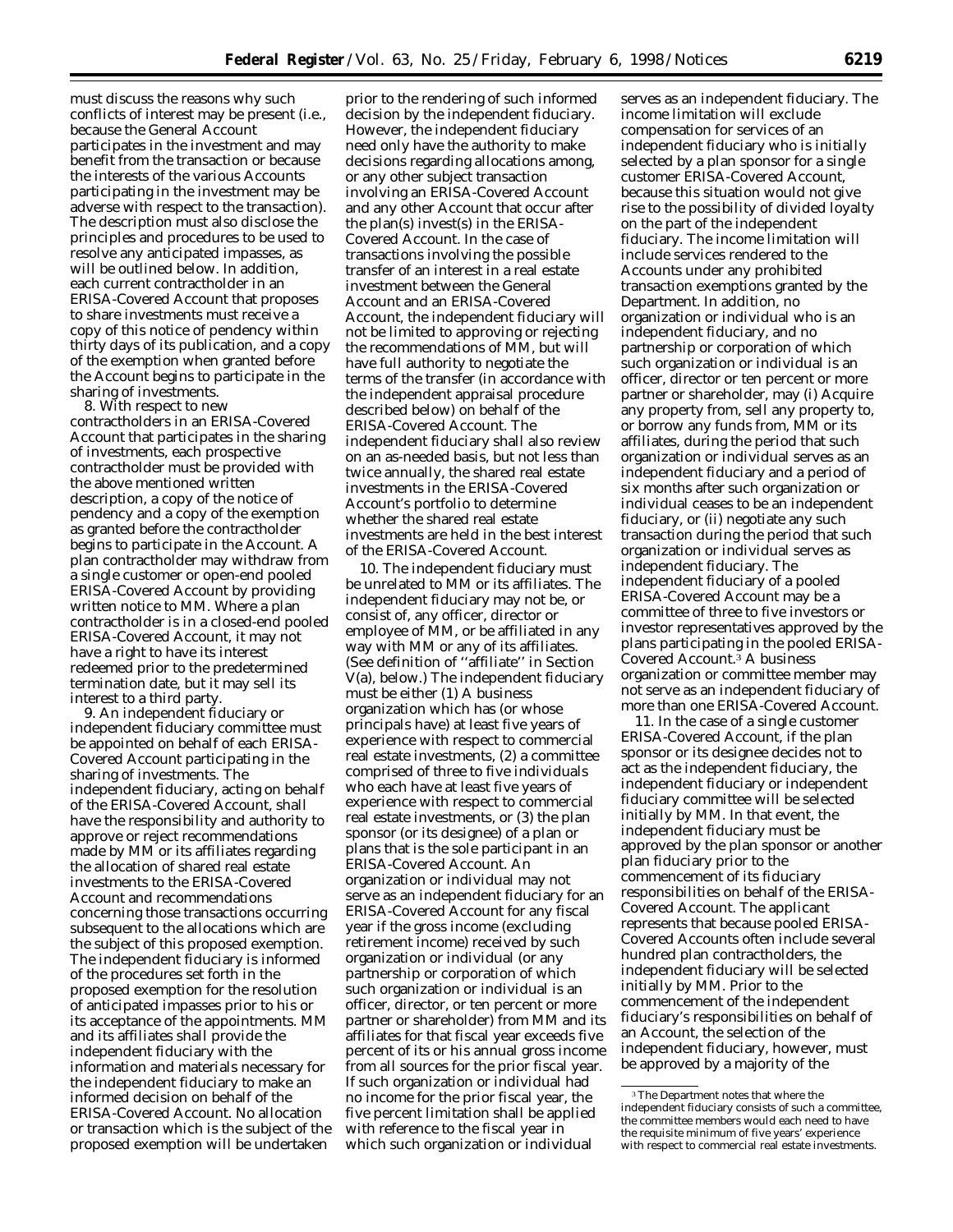contractholders in such an Account by vote proportionate to their interests in the Account.

12. For both single customer and pooled ERISA-Covered Accounts, prior to the making of any decision to approve the selection of an independent fiduciary, plan contractholders must be furnished appropriate biographical information pertaining to the independent fiduciary or members of the independent fiduciary committee. This biography must set forth the background and qualifications of the fiduciary (or fiduciaries) to serve in that capacity. The information must also disclose the total amount of compensation received by the fiduciary (or each member of a fiduciary committee) from MM or an MM affiliate during the preceding year, including compensation for any business services performed by the fiduciary or any affiliate for MM or its affiliates. The disclosure relating to compensation must be updated annually thereafter. Subsequent disclosures must also include the amount of fees and expenses paid for independent fiduciary services. The plans will be able to use this information to determine whether to approve MM's initial selection of the fiduciary or fiduciary committee and whether to continue such approval each year thereafter.4

13. Once an independent fiduciary committee or organization is appointed, the members of the committee or the organization will continue to serve subject to an annual vote by each of the plans participating in the ERISA-Covered Account. An independent fiduciary or committee member may be removed by a majority vote of the Account's contractholders or, in the case of a committee member, ''for cause'' by a majority vote of the other members of the committee. The term ''for cause'' means that there must be sufficient and reasonable grounds for removal and the reasons for removal must be related to the ability and fitness of an individual to perform his or her required duties. MM will not have the authority to remove an independent fiduciary or a member of an independent fiduciary committee. If a vacancy occurs by virtue of the death, resignation or removal of a member of an independent fiduciary committee, replacement members of the committee will be appointed by a majority vote of remaining members of the committee. Possible replacements may be suggested

by members of the committee, MM or plan contractholders. If an organization acting as independent fiduciary is removed by majority vote of the Account's contractholders, the procedure described above for the initial selection of an independent fiduciary will apply to the replacement.

14. The independent fiduciary will be compensated by the ERISA-Covered Account. MM may indemnify any independent fiduciary or members of an independent fiduciary committee with respect to any action or threatened action to which such person is made a party by reason of his or her service as an independent fiduciary. Indemnification will be provided as permitted under the laws of the Commonwealth of Massachusetts and subject to the requirement that such person acted in good faith and in a manner he or she reasonably believed to be solely in the interests of the participants and beneficiaries of the plans participating in the Account.

15. Written minutes must be taken and maintained in connection with all meetings involving independent fiduciary committees of ERISA-Covered Accounts. Such minutes must include a rationale as to why decisions were made. Where the independent fiduciary is a committee, decisions will be made on the basis of a majority vote. Any dissenting committee member will provide a written rationale for his dissent. Where the independent fiduciary is a single entity (e.g., a business organization) for which no minutes of meetings would be maintained, all decisions of such independent fiduciary and rationale thereof must be set forth in writing and maintained by MM pursuant to the recordkeeping requirements outlined in the General Conditions below.

16. In connection with the management of real estate shared investments, it is possible that MM, on behalf of the General or Non-ERISA Accounts, or the independent fiduciaries for ERISA-Covered Accounts participating in a shared investment, may develop different approaches as to whether or how long an investment should be held by an Account. Certain situations may also arise during the course of MM's holding of a shared real estate investment in which decisions will need to be made where it is not possible to obtain the agreement of MM and all of the independent fiduciaries involved. These situations may arise as a result of an action taken by a third party, or they may arise in connection with an action proposed by MM or the independent fiduciary for an ERISA-Covered Account. In such cases, MM

will make recommendations to the independent fiduciaries regarding a proposed transaction. If a course of action cannot be found that is acceptable to each independent fiduciary, a stalemate procedure will be followed to ensure that a decision can be made. The applicant represents that the stalemate procedure is similar to procedures typically used to resolve disputes between co-venturers under real estate joint venture agreements and is therefore familiar to most real estate investors.

17. With respect to stalemates between two or more ERISA-Covered Accounts which share an investment, the stalemate procedure is designed to provide a result that is similar to what would occur in comparable situations where unrelated parties to a transaction were dealing at arm's length. This means that the action which will be taken in such cases is the one that does not require an Account: 1) to invest new money; 2) to change the terms of an existing agreement; or 3) to change the existing relationship between the Accounts.

18. However, one additional option will be provided in the event of such stalemates. Where investments are shared by two or more Accounts (other than the General Account), MM will make recommendations to the independent fiduciaries of each participating ERISA-Covered Account regarding investment management decisions that must be made for a real estate shared investment. For example, if the independent fiduciaries cannot agree on a MM recommendation, MM may offer alternate recommendations (possibly including partition and sale of undivided interests) in an attempt to facilitate agreement. If the independent fiduciaries still cannot agree, each ERISA-Covered Account will be offered the opportunity to buy out the other ERISA-Covered Account's interest on the basis of a specified price. The specified price may be based on the price offered by a third party, or, if no third party offer is received (or if the third party offer is unacceptable to either ERISA-Covered Account), the specified price will be the price established under the independent appraisal procedure described below. As in a buy-sell provision in a typical joint venture, the ERISA-Covered Account to which the offer is made will have the option to sell to the offering ERISA-Covered Account at the specified price, or to buy out the offering ERISA-Covered Account's interest at that price.

19. If the independent fiduciary for the ERISA-Covered Account which disagrees with MM's recommendation

<sup>4</sup>MM represents that the contractholders in its single customer and pooled closed-end real estate Accounts are knowledgeable and sophisticated investors who fully understand the operation of the ERISA-Covered Accounts.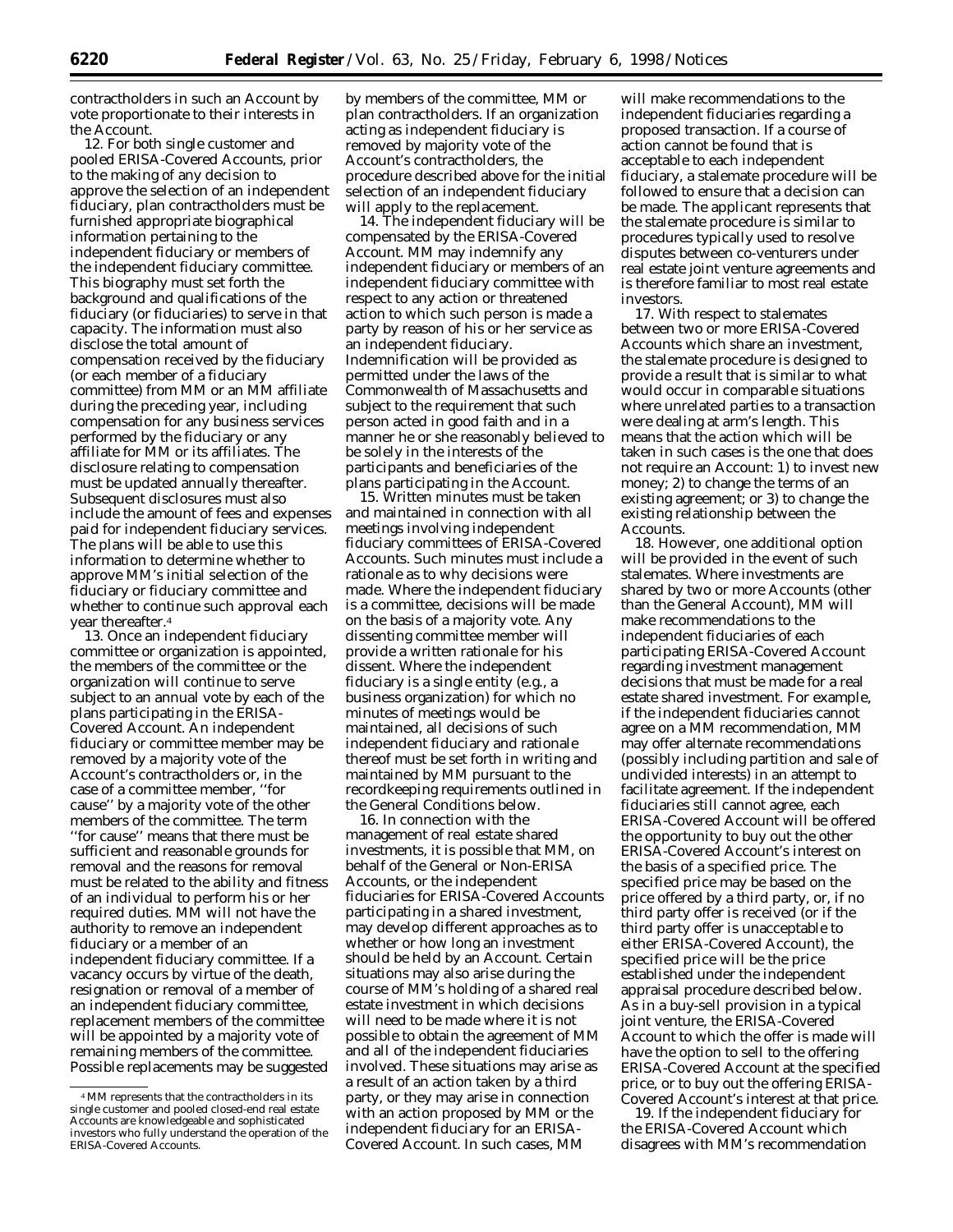does not wish to make a buy-sell offer to the other ERISA-Covered Account, the other Account(s) (except for the General Account) may do so. If no ERISA-Covered Account chooses to exercise the buy-sell option, MM will take the action designed to preserve the status quo, i.e., the action designed to avoid expenditure of additional funds by the Accounts and avoid any change in existing arrangements or contractual relationships.

20. Where a real estate investment is shared by the General Account and one or more ERISA-Covered Accounts and a stalemate occurs between the General Account and an ERISA-Covered Account, MM may offer alternate recommendations to facilitate an agreement. If the Accounts still cannot reach agreement, each Account will be offered the opportunity to buy out the other Account's interest on the basis of a specified price, which will be established in accordance with the independent appraisal procedure described below, or will be the price offered by a third party. If none of the Accounts elects to make a buy-sell offer to the other Account, MM would be required to take the action selected by the independent fiduciary of the ERISA-Covered Account. Where the General Account wishes, e.g., to hold its interest and the independent fiduciary for the ERISA-Covered Account determines to sell its interest, the General Account will buy out the interest of the ERISA-Covered Account at the price offered by the third party, or, at the ERISA-Covered Account's option, at an independently determined price. Conversely, where the independent fiduciary for the ERISA-Covered Account determines to retain its interest while the General Account wants to sell its interest, the ERISA-Covered Account has the option of buying out the General Account, or, if the independent fiduciary chooses not to, the status quo will be maintained.

#### **Specific Transactions**

# *I. Direct Real Estate Investments*

#### (a) Transfers Between Accounts

21. Following the initial sharing of investments, it may be in the best interests of the Accounts participating in the investment for one Account to sell its interest to the other(s). Such a situation may arise, for example, when one Account experiences a need for liquidity in order to satisfy the cash needs of the plans participating in the Account, while for the other Account(s) the investment remains appropriate. One possible means of reconciling this situation is for the ''selling'' Account to sell its interest in the shared investment

to the remaining participating Account(s) or to another Account(s) at current fair market value. Such sales may not, however, be appropriate in all circumstances. An inter-Account transfer will only be permitted when it is determined to be in the best interests of each Account that would be involved in the transaction. The transfer may also be subject to the approval of the Insurance Departments of a number of states, including Massachusetts and/or New York. Because MM would be acting on behalf of both the ''buying'' and ''selling'' Accounts (but not the General Account) in such an inter-Account transfer, the transfer might be deemed to constitute a prohibited transaction under section 406(b)(2) of the Act. Accordingly, exemptive relief is requested herein for the sale or transfer of an interest in a shared real estate investment by one ERISA-Covered Account to another Account of which MM is a fiduciary. Such transfers would have to be at fair market value and approved by the independent fiduciary for each ERISA-Covered Account involved in the transfer.

Ordinarily, no transfer of an interest in a shared investment will be permitted between the General Account and an ERISA-Covered Account. The transfer of an interest in a shared investment between the General Account and an ERISA-Covered Account may be deemed to constitute a violation of sections  $406(a)(1)$  (A) and (D) as well as sections 406(b) (1) and (2) of ERISA. As noted above, however, where a stalemate arises between the General Account and an ERISA-Covered Account, the transfer of such an interest would be permitted to resolve the conflict. Specific stalemate procedures have been developed for these situations. If, for example, a third party makes an offer to purchase the entire investment held by MM on behalf of the General Account and an ERISA-Covered Account, it is possible that the General Account would like to accept the offer and the independent fiduciary on behalf of the ERISA-Covered Account would like to reject the offer. In that event, MM may offer alternative recommendations to the independent fiduciary. If there is still no agreement, the independent fiduciary (as the party wishing to reject the offer) would be given the opportunity to buy-out the General Account's interest at a specified price. This price may be a proportionate share of the third party offer; or, if such price is unacceptable to the ERISA-Covered Account, a proportionate share of the price determined through the independent appraisal procedure

described below. This procedure would give the ERISA-Covered Account an opportunity to retain its interest in the shared investment. If the ERISA-Covered Account does not choose to buy-out the General Account's interest, the General Account would be required to accede to the direction of the ERISA-Covered Account and would, therefore, reject the third party offer.

If, in the event of a third party purchase offer, the General Account wants to reject the offer but the independent fiduciary on behalf of the ERISA-Covered Account wants to accept the offer, the procedures described above would apply, except that the General Account (as the party wishing to reject the offer) would have the opportunity to buy-out the ERISA-Covered Account's interest at a proportionate share of the third party purchase offer, or, at the option of the independent fiduciary for the ERISA-Covered Account, at an independently determined price. This will permit the ERISA-Covered Account to sell its interest in a real estate investment, if it chooses to do so, at no less than the same price it would have received from a third party.

Even in the absence of a third party offer, MM may recommend the sale of a shared investment. If the independent fiduciary approves the recommendation, MM will arrange for the sale. If the independent fiduciary does not approve MM's recommendation, MM may offer alternative recommendations, possibly including partition and sale of divided interests. If, however, no agreement is reached, the independent fiduciary (as the party wishing to reject the recommendation) would be given the opportunity to buy-out the General Account's interest in accordance with the independent appraisal procedure described below. If there is no buy-out, MM would take the course of action consistent with the ERISA-Covered Account's determination and would, therefore, not sell the investment.

The independent fiduciary may also determine independently that a shared investment in an ERISA-Covered Account should be sold. If MM agrees with this recommendation, MM will arrange the sale. If MM, on behalf of the General Account, disagrees with the recommendation, MM will first attempt to sell the ERISA-Covered Account's interest to another Account other than the General Account. In this case, the sale price and other terms would have to be approved by the independent fiduciary for each ERISA-Covered Account. If the ERISA-Covered Account's interest cannot be sold to another Account, MM may offer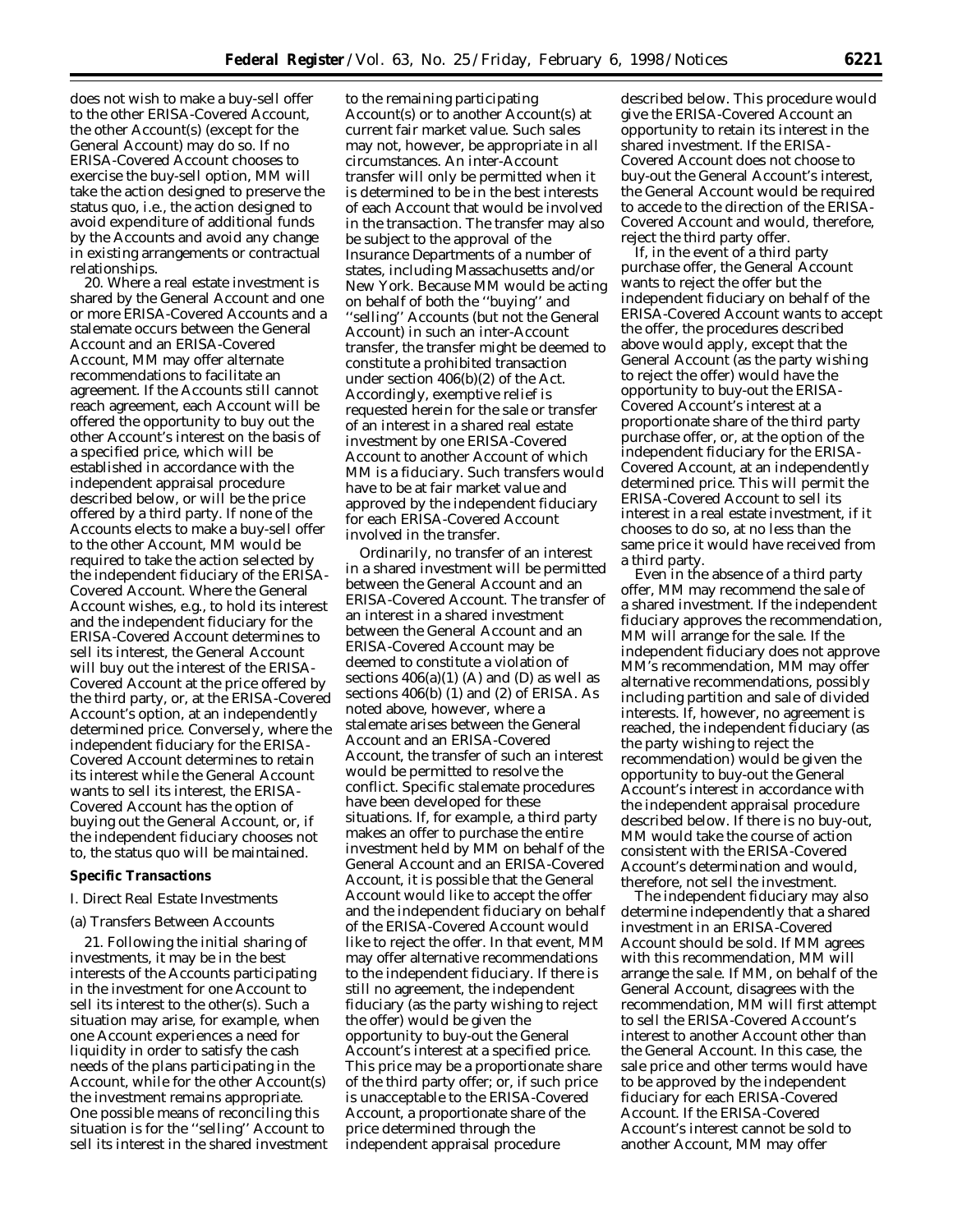alternative recommendations, possibly including partition and sale of the ERISA-Covered Account's interest to a third party. If no agreement is reached with respect to these options, the General Account (as the party opposed to the sale) would have the opportunity of buying out the ERISA-Covered Account's interest at a price established under independent appraisal procedures described below. If there is no buy-out and no agreement, MM will be required to take the course of action consistent with the ERISA-Covered Account's determination and will sell the entire investment.

Where an independent price for the transfer of an interest in a shared investment between the General Account and an ERISA-Covered Account is not established by an offer from an unrelated third party (or where the third party price is unacceptable to the ERISA-Covered Account), the stalemate procedure provides for the appointment of an independent appraiser. Under this procedure, MM and the independent fiduciary will each appoint an independent appraiser. These two appraisers will then choose a third appraiser. The panel of appraisers will each evaluate the entire investment, and the average of the three appraisals will be used to determine the proportional value of each shared investment interest. However, the General Account and the ERISA-Covered Account may agree that, if one valuation is more than a specified percentage outside the range of the other two valuations, that valuation may be disregarded and the transfer price will be the average of the remaining two valuations. The applicant represents that this procedure, which is of the variety typically used in real estate joint venture agreements, provides adequate protection for the ERISA-Covered Account because the independent fiduciary is an equal participant in the appraisal process. See Section I(a).

# (b) Joint Sales of Property

22. In situations involving shared real estate investments, an opportunity may arise to sell the entire investment to a third party, and it may be determined for all of the participating Accounts that the sale is desirable. When the General Account is participating in the investment, and the sale is therefore determined to be in the best interests of the General Account (in addition to being in the interests of the other Account(s)), the sale might be deemed to constitute a prohibited transaction under section 406 of the Act and section

4975 of the Code.5 Similarly, MM may be acting on behalf of two ERISA-Covered Accounts or an ERISA-Covered Account and a non-ERISA-Covered Account other than the General Account. Accordingly, exemptive relief is requested for these joint sales. The sales would have to be approved by the independent fiduciary for each ERISA-Covered Account involved in the sale. In accordance with MM's stalemate procedures, if the independent fiduciary for one ERISA-Covered Account wishes to sell its interest in a shared investment and the independent fiduciary for another ERISA-Covered Account does not want to sell, MM will attempt to negotiate a compromise, including the transfer of interests from one Account to the other. If no agreement can be reached, the status quo will be maintained and no sale will be made. See Section I(b).

# (c) Additional Capital Contributions

23. On occasion, commercial real estate investments require infusions of additional capital in order to fulfill the investment expectations of the property. For example, developmental real estate investments sometimes require additional capital in order to complete the construction of the property. In addition, the cash flow needed to improve or operate completed buildings may also result in the need for additional capital. Such additional capital is frequently provided by the owners of the property. In the case of a property that is owned entirely by MM on behalf of the Accounts, it is contemplated that needed additional capital will ordinarily be contributed in connection with the investment in the form of an equity capital contribution made by each participating Account in an amount equal to such Account's existing percentage equity interest in the shared investment; 6 that is, in the first instance, each Account would be afforded the opportunity to contribute additional capital on a fully proportionate basis. In the case of ERISA-Covered Accounts, all decisions regarding the making of additional capital contributions must be approved by the independent fiduciary for the Account. The making of an additional capital contribution could be deemed to

involve a prohibited transaction under section 406 of the Act. If one or more participating Accounts in a shared investment is unable to provide its share of the needed additional capital, various alternatives may be appropriate, including having the other Account(s) make a disproportionate contribution. For example, where the General Account and an ERISA-Covered Account participate in a shared investment and the need for additional capital arises, it might be determined for liquidity reasons or other factors involving the ERISA-Covered Account that the additional contribution should not be made by that Account. As a result, the additional equity capital may be provided entirely by the General Account with the further consequence that the General Account would thereafter have a larger interest in the investment and, therefore, a larger share in the appreciation and income to be derived from the property.7 Such an adjustment in ownership interests might be deemed to constitute a prohibited (indirect sales) transaction under section 406 of the Act. In addition, these situations could also occur where two ERISA-Covered Accounts are involved or an ERISA-Covered Account and a non-ERISA-Covered Account are involved. Accordingly, the applicant is requesting exemptive relief that would permit the contribution of additional equity capital for a shared investment by Accounts participating in the investment (including the General Account). Any decision made or action taken by an ERISA-Covered Account (i.e., the contribution of either no additional capital, the Account's pro rata share of additional capital, less than or more than the Account's pro rata share, etc.) must be approved by such independent fiduciary. See Section I(c).

# (d) Lending of Funds To Meet Additional Capital Requirements

24. If the General Account and an ERISA-Covered Account participate in a shared investment that experiences the need for additional capital, and it is determined that the ERISA-Covered Account does not have sufficient funds available to meet the call for additional capital, the General Account might be willing and able to loan the required funds to the ERISA-Covered Account. Prior to any loan being made, it must be

<sup>5</sup>The Department notes that all future references to the provisions of the Act shall be deemed to include the parallel provisions of the Code.

<sup>6</sup> In any case where the General Account participates in a shared investment with one or more ERISA-Covered Accounts and a call for additional capital is made, the General Account will always make a capital contribution that is at least equivalent proportionately to the highest capital contribution made by an ERISA-Covered Account.

 $^7\!$  In the case of shared real estate investments owned entirely by MM accounts, if an Account contributes capital equaling less than its pro rata interest in the investment (or makes no contribution at all), that Account's equity interest will be readjusted and reduced based on the change in the fair market value of the property caused by the infusion of new capital.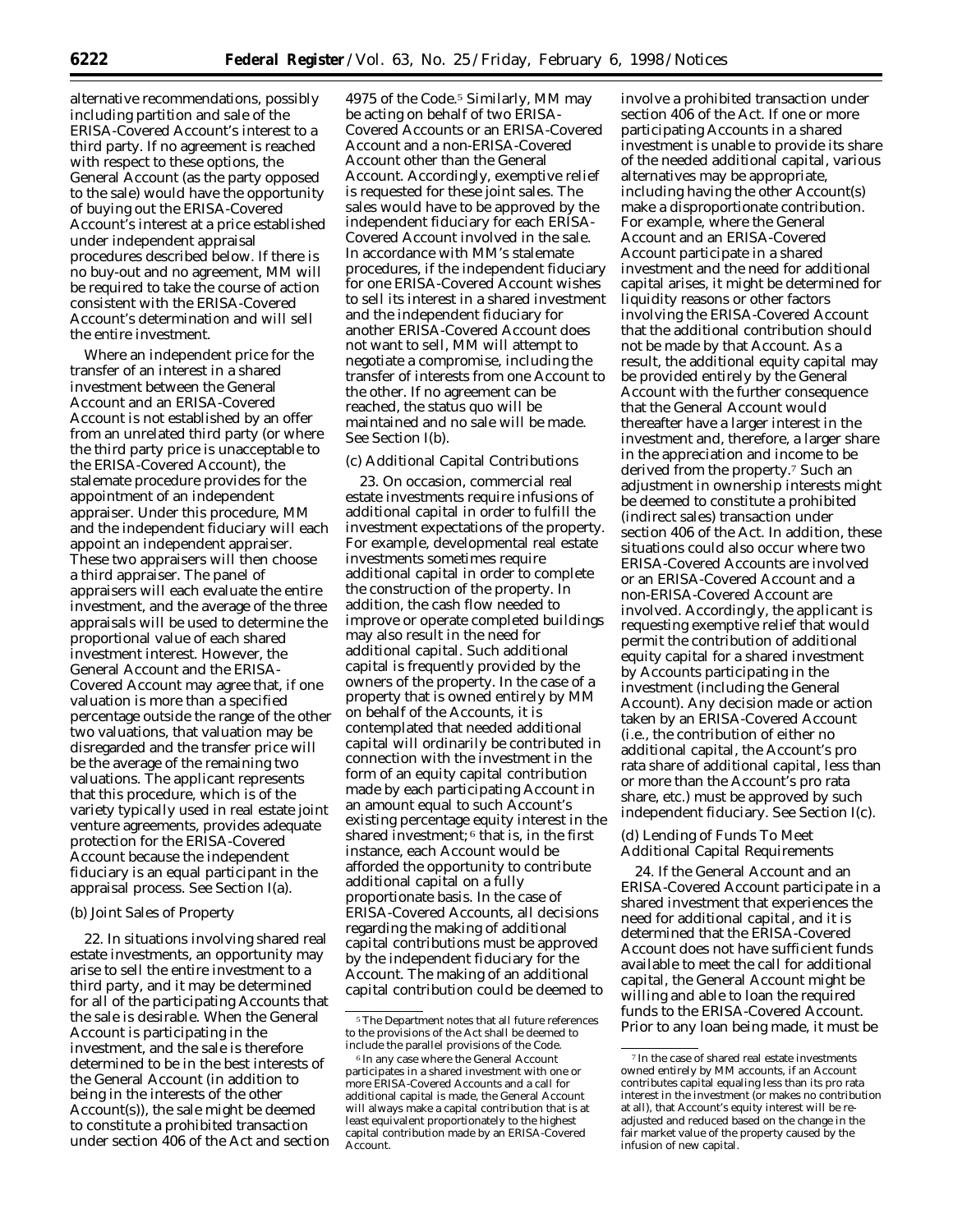approved by the independent fiduciary for the ERISA-Covered Account. Such loan will be unsecured and nonrecourse, will bear interest at a rate that will not exceed the higher of the prime rate plus two percentage points or the prevailing interest rate on 90-day Treasury Bills, will not be callable at any time by the General Account, and will be prepayable at any time without penalty at the discretion of the independent fiduciary of the ERISA-Covered Account. See Section I(d).

# (e) Shared Debt Investments

25. MM occasionally makes real estate investments consisting of interim construction loans or medium or longterm loans on a property. In some instances, MM may have the opportunity to obtain an equity ownership interest in the underlying real property upon maturity of the debt or at the election of MM. It is possible that shared real estate debt investments might raise questions under section 406 of the Act in essentially two situations: (1) a material modification in the terms of a loan agreement, or (2) a default on a loan. From time to time, the terms of outstanding real estate loans need to be modified to take into account new developments. Such modifications may commonly include extensions of the term of the loan, revised interest rates, revised repayment schedules, changes in covenants or warranties to permit, for example, additional financing to be provided. These situations require a decision on behalf of the lender whether it would be in its own interest to make the modifications in question. Similarly, when a borrower commits an act of default under a loan agreement, the lender must determine, in its own interest, what action, if any, it wishes to take. Such action might involve foreclosure on the loan, a restructuring of the loan arrangement, or, in some cases as appropriate, no action at all. When a debt investment is shared among Accounts, a decision must be made on behalf of each Account with respect to the action to be taken when a loan modification or loan default situation occurs. These situations may also occur where two or more Accounts hold interests in debt investments in respect of the same property, and one interest is subordinate to the other in the event of insolvency. In some cases, moreover, it is conceivable that different actions might be desired by different Accounts. Normally, however, only one unified course of action is possible in the situation. Since MM maintains each of these Accounts, the action it decides to take for the participating Accounts may raise questions under section 406

of the Act. Accordingly, exemptive relief is being requested that will permit MM on behalf of the Accounts to take appropriate action with respect to the modification of the material terms of a loan or with respect to a default situation when the loan is a shared investment involving one or more ERISA-Covered Accounts. Each such action would require approval of the independent fiduciary for each ERISA-Covered Account. If there is an agreement among the independent fiduciaries as to the course of action to follow with regard to a proposed loan modification, or an adjustment in the rights upon default, such modification or adjustment will be implemented. If, upon full discussion of the matter, no course of action can be agreed upon by the independent fiduciaries, no modification of the terms of the loan or adjustment in the rights upon default would be made. The terms of the loan agreement as originally stated would be carried out. See Section I(e).

#### *II. Joint Venture Investments*

26. Many real estate investments are structured as joint venture arrangements (rather than 100 percent ownership interest in property) in which MM and another party, such as a real estate developer or manager, participate as joint venturer partners (or co-venturers). Either MM or MM's co-venturer may act as managing partner of the joint venture. Joint venture investments typically involve several particular features by virtue of the terms and conditions of the joint venture agreements that may, when MM's joint venture interest is shared, result in possible violations of section 406 of the Act.

(a) Additional Capital Contributions to Joint Ventures

27. As in the case of investments made entirely by MM, joint venture real estate investments sometimes require additional operating capital. Typically, a joint venture agreement will provide for a capital call by the general partner of the joint venture to be made to each joint venturer and that each venturer provide the needed capital on a pro rata basis either in the form of an equity contribution or a loan to the joint venture. If one joint venturer refuses to contribute its pro rata equity share of the capital call, the other joint venturer(s) may contribute additional capital to cover the short-fall and thereby ''squeeze down'' the interest in the venture of the non-contributing joint venturer.8 Alternatively, if sufficient

additional capital is not provided by the joint venturers, other financing may be sought, or the joint venture may be liquidated. In the case of a capital call where MM's joint venture interest is shared by two or more Accounts, a determination must be made on behalf of each Account participating in the shared investment with respect to whether it is appropriate for the Account to provide its proportionate share of additional capital requested by the joint venture. The general rule that MM will follow is that each Account will be given the opportunity to provide its pro rata share of the capital call, but for some Accounts it may be determined to be appropriate to provide less than a full share or no additional capital at all. In such cases, the interest of the Account would be reduced proportionately on a fair market basis. In the case of ERISA-Covered Accounts, all decisions regarding the making of additional capital contributions must be approved by the independent fiduciary for the Account. In addition to situations where some Accounts participating in the ownership of MM's joint venture interest may not be in a position to provide their share of a capital call, other situations may arise where the co-venturer is unable to make its additional capital contributions. Both of these situations may result in prohibited transactions under section 406 of the Act.

28. *MM Shortfall.* The General Account and an ERISA-Covered Account may experience a capital call from the general partner of the joint venture for either an additional equity or debt contribution. If it is determined that the ERISA-Covered Account does not have sufficient funds available to meet its contribution requirement, 9 the

9 In any case where the General Account and one or more ERISA-Covered Accounts share MM's interest in a joint venture, the General Account will always make a capital contribution that is at least equivalent proportionately to the highest capital contribution made by an ERISA-Covered Account, up to its pro rata share of the additional capital call. Thus, the General Account will never be the cause Continued

<sup>8</sup> In the case of a call for additional capital involving a typical joint venture arrangement

entered into between parties dealing at arm's length, the joint venture agreement may commonly provide that the equity interest of any noncontributing venturer be re-adjusted, or ''squeezed down'', on a capital interest basis. This involves readjusting the equity interests of the venturers solely on the basis of the percentage of total capital contributed without taking into account any appreciation on the underlying property. This 'capital interest'' adjustment can substantially diminish the equity interest of the non-contributing venturer in the actual current market value of the underlying property. Thus, this type of readjustment is intended to provide an incentive to all venturers to make their proportionate capital contributions so that improvements can be made and the operation of a property continued without burdening the other venturers.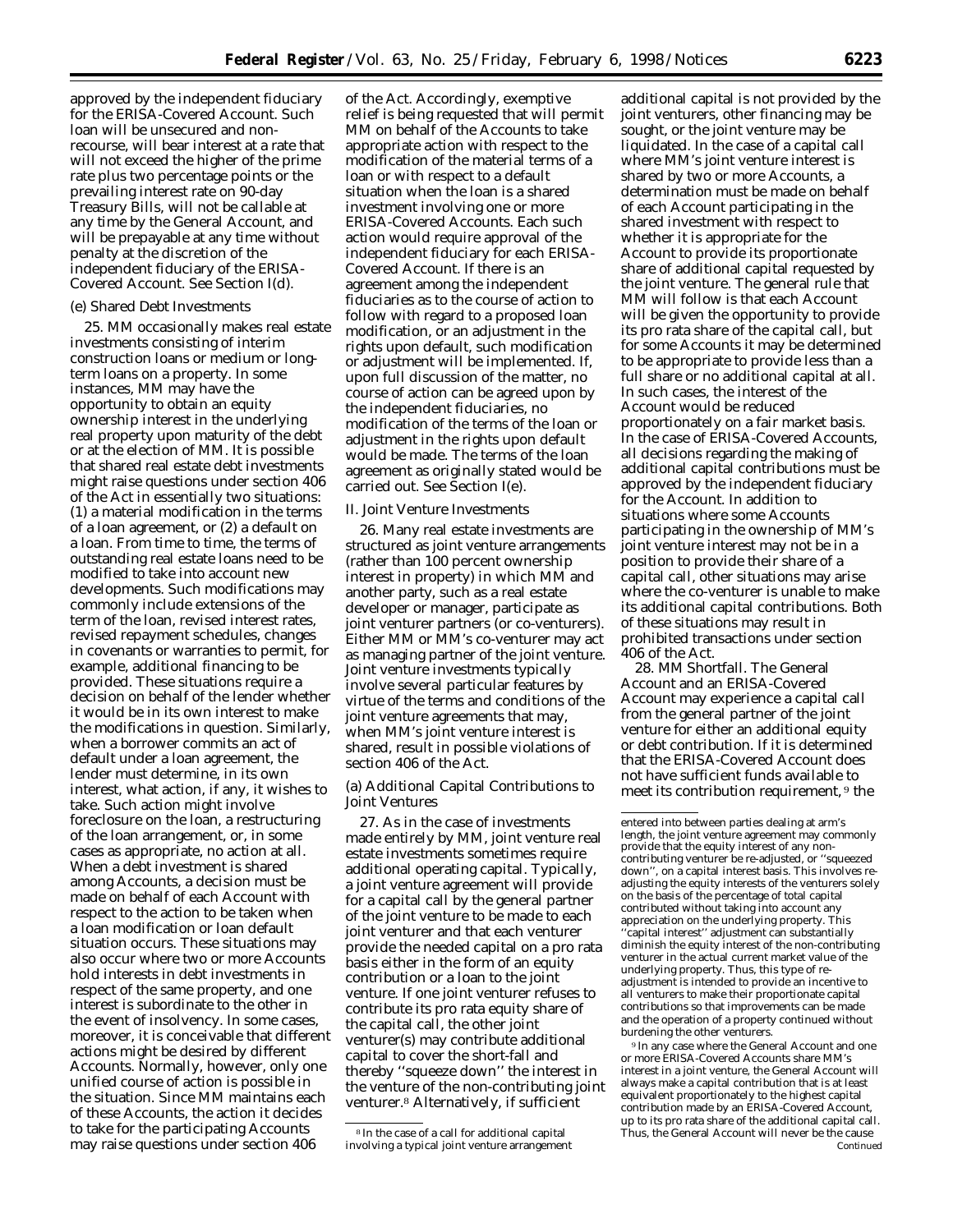General Account may make a loan to the ERISA-Covered Account to enable the ERISA-Covered Account to make its required pro rata capital contribution. Accordingly, subject to the conditions of the proposed exemption, Section  $II(a)(2)$ would provide relief for loans of this type. Prior to any loan being made, it would have to be approved by the independent fiduciary for the ERISA-Covered Account. Such loan will be unsecured and non-recourse, will bear interest at a rate that will not exceed the greater of the prime rate plus two percentage points or the prevailing interest rate on 90-day Treasury Bills, will not be callable at any time by the General Account, and will be prepayable at any time without penalty at the discretion of the independent fiduciary of the ERISA-Covered Account. In addition, the General Account may make an additional equity contribution to the joint venture to cover the ERISA-Covered Account's shortfall. In that event, the equity interest of the ERISA-Covered Account will be ''squeezed down'' (relative to the equity interest of the General Account) on a fair market value basis. This option would avoid the capital basis squeezedown of the ERISA-Covered Account's interest by the co-venturer. Such contribution would be made by the General Account only after the independent fiduciary for the ERISA-Covered Account is given an opportunity to make an additional contribution. See Section II(a)(3).

A similar situation may arise where two ERISA-Covered Accounts, or an ERISA-Covered and a non-ERISA-Covered Account, participate in a joint venture investment. If one Account is unable or unwilling to provide its proportionate share of a capital call, the other Account may be interested in making up the shortfall. This might be accomplished by means of an equity contribution with a resulting readjustment on a current fair market value basis in the equity ownership interests of the participating Accounts. Thus, any of these disproportionate contribution situations between Accounts might result in a violation of section 406 of the Act. Subject to the generally applicable conditions of this proposed exemption, Section II(a)(3) provides relief for these

disproportionate contributions. 29. *Co-Venturer Shortfall.* In some cases, MM's co-venturer in a joint venture investment may be unable to meet its additional capital obligation, and MM may deem it advisable for some or all of the participating Accounts to contribute capital in excess of the pro rata share of MM's Accounts in the joint venture in order to finance the operation of the property (and thereby squeeze down the equity interest of the coventurer).10 The applicant is requesting exemptive relief that would permit additional capital contributions to be made by participating Accounts (including the General Account) on a disproportionate basis if the need arises. Any instance involving the infusion of additional capital to a joint venture will be considered by the independent fiduciary for each ERISA-Covered Account participating in the investment and any action to be taken by the Account must be approved by the independent fiduciary. These actions might include contributing a pro rata share of additional equity capital (including a capital contribution that squeezes down the interest of a coventurer on the basis provided in the joint venture agreement), contributing more or less than a pro rata share, or contributing no additional capital. See Section II(a)(4).

(b) Third Party Purchases of Joint Venture Properties

30. Under the terms of typical joint venture agreements, if an offer is received from a third party to purchase the assets of the joint venture, and one joint venture partner (irrespective of the percentage ownership interest of the joint venture partner) wishes to accept the offer, the other joint venture partner must either (1) also accept the offer, or (2) buy out the first partner's interest at the portion of the offer price that is proportionate to the first partner's share of the venture. For example, if MM on behalf of the Accounts and a real estate developer are joint venture partners in a property and an offer is received from another person to acquire the entire property that the developer wants to accept, MM on behalf of the Accounts would be obligated either to sell its interest also to the third party or to buy out the interest of the developer at the portion of the price offered by the third party proportionate to the developer's share of the venture. When MM's interest in a real estate joint venture is shared by two or more Accounts, it is likely that the same decision will be appropriate for each Account in any third-party purchase situation. See Sections  $I(b)$  and  $II(b)(1)$ . It is also

possible, however, that it might be in the interests of some Accounts to reject the offer and buy-out the developer, while other Accounts might not have the funds to do so or, for some other reason, would elect to sell to the third party. The joint venture agreements typically require, however, that MM on behalf of the Accounts provide the coventurer with a unified buy or sell reply. Thus, in making a buy or sell decision in any of these cases involving an ERISA-Covered Account, MM might be deemed to be acting in violation of section 406 of the Act. Further, in order to resolve situations where the same reply is not appropriate for all participating Accounts, various alternatives may be adopted. For example, the Account(s) that wishes to continue owning the property may be willing and able to buy out not only the co-venturer, but also the other participating Account(s) that wishes to accept the third party offer to sell. Or, one Account may itself be willing and able to buy-out the co-venturer while the other Account chooses to continue holding its original interest in the property. Alternatively, all of the Accounts may choose to participate in the buy-out, but on a basis that is not in proportion to their existing ownership interests. Such alternatives, when an ERISA-Covered Account is involved, while all possibly desirable from case to case, may also raise questions under section 406 of the Act, whether or not the General Account is a participant in the investment. Accordingly, the applicant is requesting exemptive relief that would permit MM to respond to third-party purchase offers as appropriate under the circumstances. Such a response might involve acceptance of the offer on behalf of all participating Accounts, a buy-out of a co-venturer by some or all of the participating Accounts on a pro rata or non-pro rata basis, or a buy-out of the interest of one participating Account (and of the co-venturer) by other participating Accounts. Any action by any ERISA-Covered Account in these situations will be required to be approved by the independent fiduciary for the Account in accordance with the stalemate procedure, as described below (see rep. 31, below).

31. In a case involving the sharing of a joint venture interest between two ERISA-Covered Accounts, if one ERISA-Covered Account wishes to buy out the co-venturer and the other ERISA-Covered Account is unable or unwilling to do so, the ERISA-Covered Account wishing to buy out the co-venturer

as between the Accounts of a capital contribution shortfall by MM that would result in a capital basis squeeze down by a co-venturer.

<sup>10</sup> In any case involving a shared joint venture interest held by the General Account and an ERISA-Covered Account, if it is determined that the ERISA-Covered Account will contribute its pro rata share of extra capital, the General Account would also contribute at least its pro rata share of such capital.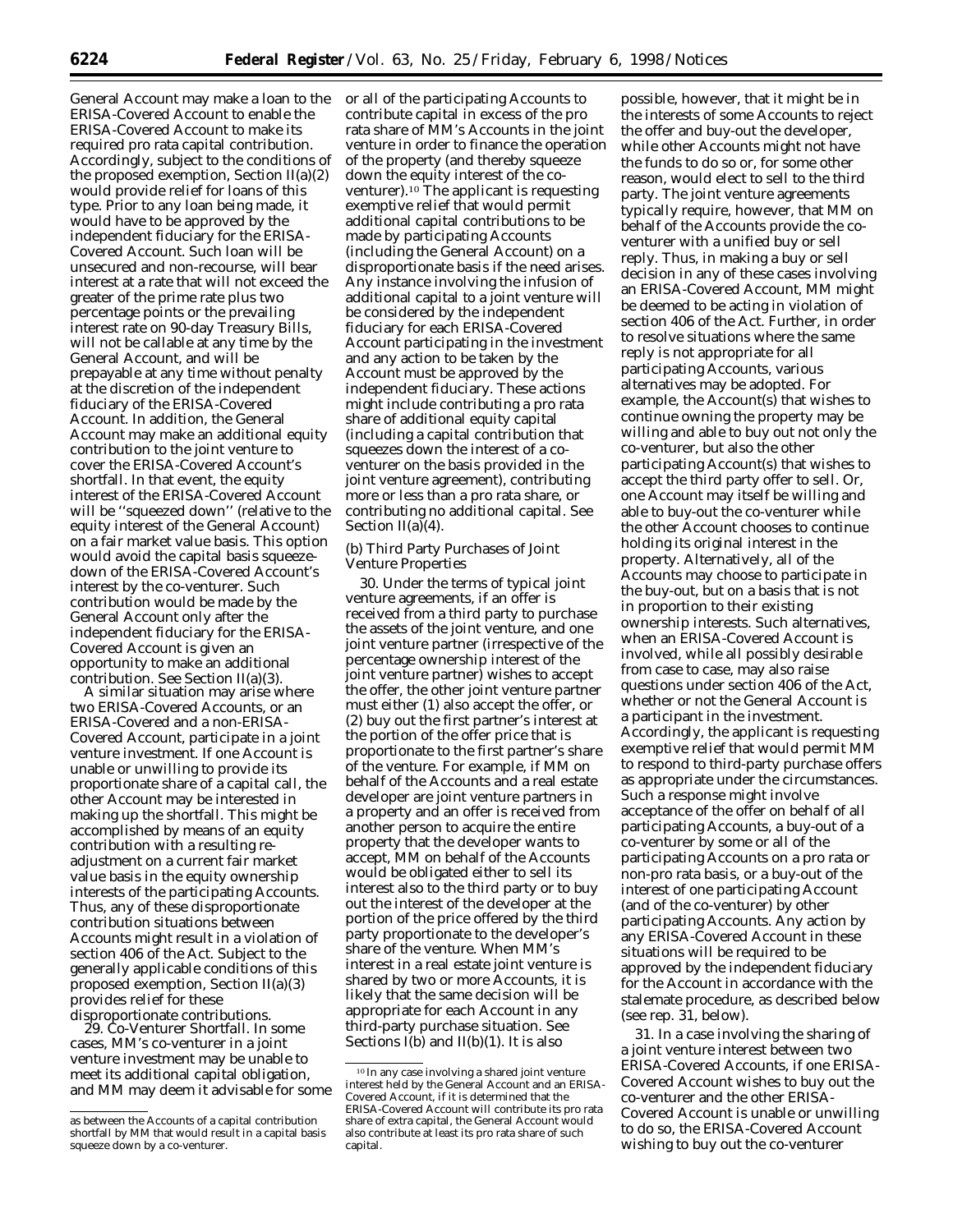would have the opportunity to do so if the other ERISA-Covered Account's interests can also be accommodated. This could be accomplished if, for example (1) the second ERISA-Covered Account wishes to sell its interest to the first ERISA-Covered Account (at a proportionate share of the price offered by the third party offeror) and the first ERISA-Covered Account agrees; or (2) the second ERISA-Covered Account wishes to continue holding its original interest. If, however, the second ERISA-Covered Account wishes to sell its interest and the first ERISA-Covered Account is unwilling or unable to buy it, both Accounts would be required to sell to the third party offeror in order to avoid the expenditure of additional funds by an unwilling Account.

If the General Account participates in a joint venture interest subject to a third party purchase offer, the stalemate procedure would provide the same alternatives, except that if the General Account wishes to accept the third party purchase offer and the ERISA–Covered Account wishes to buy out the coventurer (and is unwilling or unable to buy out the General Account's interest), the General Account would be required to buy out the co-venturer with the ERISA–Covered Account. See Section  $II(b)$ .

# (c) Rights of First Refusal in Joint Venture Agreements

32. Under the terms of typical joint venture agreements, if a joint venture partner wishes to sell its interest in the venture to a third party, the other joint venture partner must be given the opportunity to exercise a right of first refusal to purchase the first partner's interest at the price offered by the third party. For example, if MM and a real estate developer are joint venture partners and the developer decided to sell its interest to a third party, MM would have the right to purchase the developer's interest at the price offered by the third party. In the case of shared real estate joint ventures, the decision by MM on behalf of the Accounts with respect to whether or not to exercise a right of first refusal might raise questions under section 406 of the Act since each Account participating in the investment might be affected differently by such decision. Because, under the terms of the joint venture agreement, only one option (exercise or not exercise) may be chosen by MM on behalf of the Accounts, exemptive relief is being requested that would permit MM to exercise or not exercise a right of first refusal as may be appropriate under the circumstances. Any action taken on behalf of an ERISA–Covered

Account regarding the exercise of such a right would have to be approved by the independent fiduciary. Further, under the requested exemption, if the General Account and an ERISA– Covered Account share a joint venture investment, even though MM may initially decide on behalf of the General Account not to make a purchase under a right of first refusal option, the General Account will be required to participate in the purchase of the other joint venturer's interest if the independent fiduciary determines that it is appropriate for the ERISA–Covered Account to participate in the exercise of the right of first refusal on at least a pro rata basis. If, however, two Accounts other than the General Account participate in a joint venture and agreement cannot be reached on behalf of the Accounts on whether to exercise a right of first refusal, the right will not be exercised and the co-venturer will be permitted to sell its interest to the third party, unless one Account decides to buy-out the co-venturer alone. In this regard, it is conceivable that some participating Accounts may elect to take advantage of a right of first refusal opportunity and buy-out a co-venturer without other participating Accounts taking part in the transaction. For example, in the case of a shared joint venture investment involving the General Account (or any other Account) and an ERISA–Covered Account, if the co-venturer wishes to accept an offer to sell its interest and the independent fiduciary of the ERISA–Covered Account decides not to have the account participate in purchasing the coventurer's interest, the General Account (or other participating Account) would be free to make the purchase on its own. The exercise of a right of first refusal on such a disproportionate basis might also raise questions under section 406 of the Act for which exemptive relief may be needed. See Section II(c).

(d) Buy-Sell Provisions in Joint Venture Agreements

33. Joint venture agreements entered into by MM typically provide that one joint venture partner may demand that the other partner either sell its interest to the first partner at a price as determined by the terms of the joint venture agreement or buy out the interest of the first partner at such price. If the other joint venture partner refuses to exercise either option within a specified period, it must sell its interest to the first partner at the stated price. These ''buy-sell'' provisions are generally used to resolve serious difficulties or impasses in the operation of a joint venture, but generally a joint

venture agreement permits the buy-sell provision to be exercised at any time. As in the situations discussed above, the decision by MM on behalf of the Accounts to make a buy-sell offer, or its reaction to such an offer made by a coventurer, may affect various participating Accounts differently. Accordingly, any decision made by MM in these cases involving ERISA–Covered Accounts might raise questions under section 406 of the Act. The applicant is requesting exemptive relief that would permit MM to make an appropriate decision under the circumstances on behalf of all participating Accounts to make a buy-sell offer to a co-venturer or to react to a buy-sell offer from a coventurer. Any such decision must be approved by the independent fiduciary for each ERISA–Covered Account participating in the investment.

34. In the event that MM recommends the initiation of the buy-sell option against the co-venturer, MM will exercise the option if the independent fiduciary on behalf of each participating ERISA–Covered Account approves the recommendation. If, in the case of a General Account/ERISA–Covered Account shared joint venture investment, the independent fiduciary does not agree with MM's recommendation, the independent fiduciary would be given the opportunity to buy out the General Account's interest at a price to be determined in accordance with the independent appraisal procedure described above. If the independent fiduciary declines to buy out the General Account's interest, the General Account would then have the opportunity to buy out the ERISA– Covered Account's interest, (provided the independent fiduciary for the ERISA–Covered Account approves of such sale), also in accordance with the independent appraisal procedure. If neither the General Account nor the ERISA–Covered Accounts buys out the other's interest in the joint venture investment, MM would take the course of action most consistent with the determination of the ERISA–Covered Account, and would, therefore, not exercise the buy-sell option.

In the event that the co-venturer initiates the buy-sell option with respect to a shared joint venture investment, MM must either sell its entire interest to the co-venturer or reject the offer and buy-out the co-venturer's interest at that price. If the participating Accounts agree upon the course of action to be taken, MM will then take the agreed action. If no agreement is reached, various alternatives may be considered. For example, in the case of a General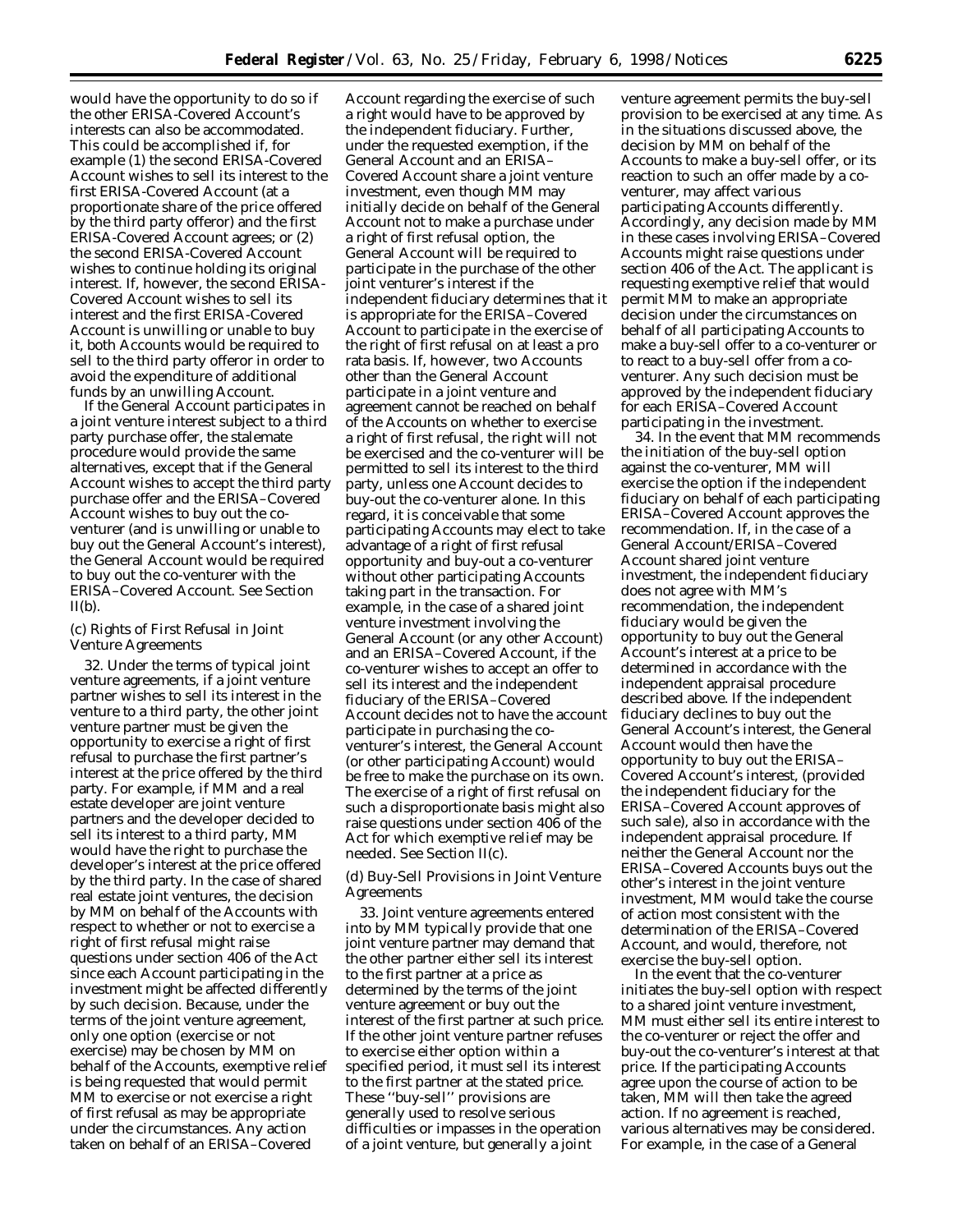Account/ERISA-Covered Account shared joint venture investment, if MM recommends rejection of the offer (and consequent purchase of the coventurer's interest), but the independent fiduciary wants to accept the offer, the General Account would have the option to purchase the co-venturer's interest solely on behalf of the General Account. If the General Account chooses this option, the ERISA-Covered Account (which wished to accept the coventurer's offer) would have the opportunity to sell its interest to the General Account, at a proportionate share of the price offered by the coventurer, but would not be required to do so. However, if the General Account declines to purchase the ERISA-Covered Account's interest where the ERISA-Covered Account wishes to accept the buy-sell offer, the entire joint venture interest would be sold to the coventurer. If the ERISA-Covered Account wishes to reject the buy-sell offer (and purchase the co-venturer's interest) and the General Account wishes to accept the offer, the General Account would be required to purchase its proportionate share of the co-venturer's interest, unless the independent fiduciary for the ERISA-Covered Account elects to purchase more than its proportionate share (including the entire co-venturer interest).

Where two or more ERISA-Covered Accounts share a joint venture investment, the stalemate procedure is similar, except that no ERISA-Covered Account would be required to purchase the interest of a co-venturer (and thus expend additional funds) against its wishes. See Section II(d).

# (e) Transactions With Joint Venture Party in Interest

35. The applicant represents that when the General Account holds a 50 percent or more interest in a joint venture, the joint venture itself may be deemed to be a party in interest under section 3(14)(G) of the Act. Thus, any subsequent transaction involving the joint venture and an ERISA-Covered Account that is also participating in the venture (*e.g.,* an additional contribution of capital) may be deemed to be a transaction between the plans participating in an ERISA-Covered Account and a party in interest (the joint venture itself) in violation of section 406. Accordingly, the applicant is requesting exemptive relief from the restrictions of section 406(a) of the Act, only, which would permit: (1) any additional equity or debt capital contributions to a joint venture by an ERISA-Covered Account which is participating in an interest in the joint

venture, where the joint venture is a party in interest solely by reason of the ownership on behalf of the General Account of a 50 percent or more interest in such joint venture; or (2) any material modification in the terms of, or action taken upon default with respect to, a loan to the joint venture in which the ERISA-Covered Account has an interest as a lender. Either action would be conditioned upon the approval of the independent fiduciary for the ERISA-Covered Account. See Section III.

#### **Initial Proportionate Allocations**

The applicant, MM, has not requested exemptive relief for the initial allocation of shared real estate investments by MM among two or more Accounts, at least one of which is an ERISA-Covered Account, where each of the Accounts participating in a real estate investment participates in the debt and equity interests in the same relative proportions as described in paragraph 3 above. It is the applicant's position that the initial sharing of a real estate investment pursuant to the described allocation by two or more Accounts maintained by MM (which may include both its General Account and one or more ERISA-Covered Accounts) does not involve a *per se* violation of sections  $406(a)(1)(D)$  and  $406(b)(1)$  and  $(b)(2)$  of the Act.

Regulations under section 408(b)(2) of the Act (29 CFR 2550.408b–2(e)) provide that the prohibitions of section 406(b) are imposed on fiduciaries to deter them from exercising the authority, control or responsibility which makes them fiduciaries when they have interests which may conflict with the interests of the plans for which they act. In such cases, the regulation states that the fiduciaries have interests in the transactions which may affect the exercise of their best judgment as fiduciaries. It is the Department's view, however, that a fiduciary does not violate section 406(b)(1) with respect to a transaction involving the assets of a plan if he does not have an interest in the transaction that may affect his best judgment as a fiduciary.

Similarly, a fiduciary does not engage in a violation of section 406(b)(2) in a transaction involving the plan if he represents or acts on behalf of a party whose interests are not adverse to those of the plan. Nonetheless, if a fiduciary causes a plan to enter into a transaction where, by the terms or nature of that transaction, a conflict of interest between the plan and the fiduciary exists or will arise in the future, that transaction would violate either section  $406(b)(1)$  or  $(b)(2)$  of the Act. Moreover, if, during the course of a transaction

which, at its inception, did not involve a violation of section 406(b)(1) or 406(b)(2), a divergence of interests develops between the plan and the fiduciary, the fiduciary must take steps to eliminate the conflict of interest in order to avoid engaging in a prohibited transaction.

In the view of the Department, the mere investment of assets of a plan on identical terms with a fiduciary's investment for its own account and in the same relative proportions as the fiduciary's investment would not, in itself, cause the fiduciary to have an interest in the transaction that may affect its best judgment as a fiduciary. Therefore, such an investment would not, in itself, violate section 406(b)(1). In addition, such shared investment, or an investment by a plan with another account maintained by a common fiduciary, pursuant to reasonable procedures established by the fiduciary would not cause the fiduciary to act on behalf of (or represent) a party whose interests are adverse to those of the plan, and therefore, would not, in itself, violate section  $406(b)(2)$ .<sup>11</sup>

With respect to section  $406(a)(1)(D)$  of the Act which prohibits the transfer to, or use by or for the benefit of a party in interest (including a fiduciary) of the assets of a plan, it is the opinion of the Department that a party in interest does not violate that section merely because he derives some incidental benefit from a transaction involving plan assets. We are assuming, for purposes of this analysis, that the fiduciary does not rely upon and is not otherwise dependent upon the participation of plans in order to undertake its share of the investment.

Thus, with respect to the investment of plan assets in shared investments which are made simultaneously with investments by a fiduciary for its own account on identical terms and in the same relative proportions, it is the view of the Department that any benefit that the fiduciary might derive from such investment under these circumstances is incidental and would not violate section  $406(a)(1)(D)$  of the Act.

Accordingly, since it appears that the method by which the interests in the real estate investments are allocated to the Accounts maintained by MM does not result in *per se* prohibited transactions under the Act, the Department has not proposed exemptive

<sup>11</sup>This analysis does not address any issues which may arise under section  $406(b)(2)$  where investments are shared solely by two or more separate accounts maintained by a common fiduciary and the participation of one account is relied upon to support the initial investment of the other account.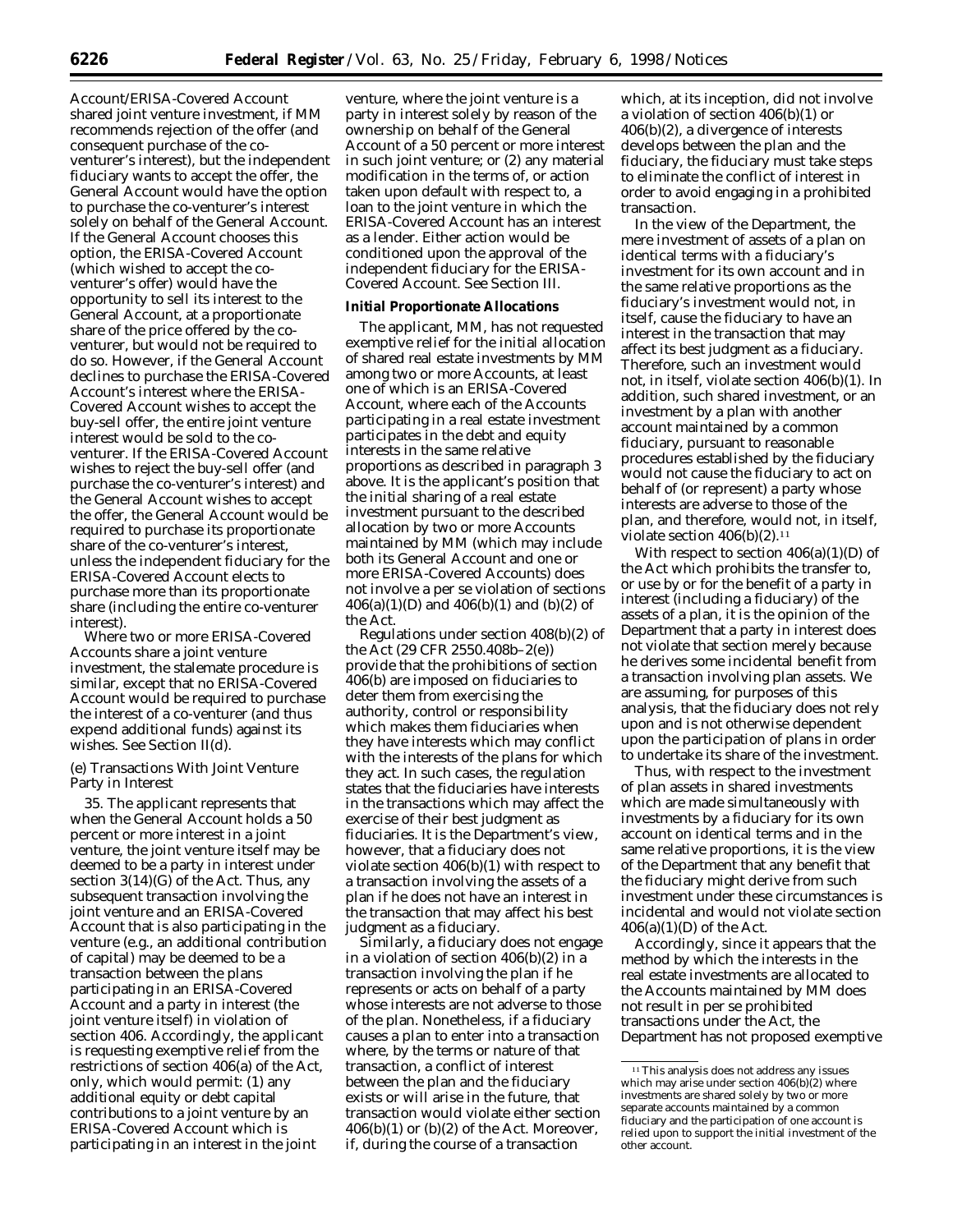relief with respect to the initial sharing of these investments.

# **Notice to Interested Persons**

Those persons who may be interested in the pendency of the requested exemption include fiduciaries and participants of plans investing in ERISA-Covered Accounts which will be engaging in transactions described in the proposed exemption. Because of the number of affected persons, the Department has determined that the only practical form of providing notice to interested persons is the distribution, by MM, of the notice of proposed exemption as published in the **Federal Register** to the appropriate fiduciaries of each plan described above. The distribution will occur within 30 days of the publication of the notice of proposed exemption in the **Federal Register**.

#### **General Information**

The attention of interested persons is directed to the following:

(1) The fact that a transaction is the subject of an exemption under section 408(a) of the Code does not relieve a fiduciary or other party in interest or disqualified person from certain other provisions of the Act and the Code, including any prohibited transaction provisions to which the exemption does not apply and the general fiduciary responsibility provisions of section 404 of the Act, which among other things require a fiduciary to discharge his duties respecting the plan solely in the interest of the participants and beneficiaries of the plan and in a prudent fashion in accordance with section  $404(a)(1)(B)$  of the Act; nor does it affect the requirement of section 401(a) of the Code that the plan must operate for the exclusive benefit of the employees of the employer maintaining the plan and their beneficiaries;

(2) The proposed exemption, if granted, will not extend to transactions prohibited under section 406(b)(3) of the Act and section  $4975(c)(1)(F)$  of the Code;

(3) Before an exemption may be granted under section 408(a) of the Act and/or section 4975(c)(2) of the Code, the Department must find that the exemption is administratively feasible, in the interests of the plan and of its participants and beneficiaries and protective of the rights of participants and beneficiaries of the plan; and

(4) The proposed exemption, if granted, will be supplemental to, and not in derogation of, any other provisions of the Act and the Code, including statutory or administrative exemptions and transitional rules.

Furthermore, the fact that a transaction is subject to an administrative or statutory exemption is not dispositive of whether the transaction is in fact a prohibited transaction.

### **Written Comments and Hearing Requests**

All interested persons are invited to submit written comments or requests for a hearing on the pending exemption to the address above, within the time period set forth above. All comments will be made a part of the record. Comments and requests for a hearing should state the reasons for the writer's interest in the pending exemption. Comments received will be available for public inspection with the application for exemption at the address set forth above.

#### **Proposed Exemption**

*Section I—Exemption for Certain Transactions Involving the Management of Investments Shared by Two or More Accounts Maintained by MM*

If the exemption is granted, as indicated below, the restrictions of certain sections of the Act and the sanctions resulting from the application of certain parts of section 4975 of the Code shall not apply to the following transactions if the conditions set forth in Section IV are met:

(a) *Transfers Between Accounts* (1) The restrictions of section 406(b)(2) of the Act shall not apply to the sale or transfer of an interest in a shared investment (including a shared joint venture interest) between two or more Accounts (except the General Account), provided that each ERISA-Covered Account pays no more, or receives no less, than fair market value for its interest in a shared investment.

(2) The restrictions of sections 406(a), 406(b)(1) and 406(b)(2) of the Act and the sanctions resulting from the application of section 4975 of the Code by reason of section  $4975(c)(1)(A)$ through (E) of the Code shall not apply to the sale or transfer of an interest in a shared investment (including a shared joint venture interest) between ERISA-Covered Accounts and the General Account, provided that such transfer is made pursuant to stalemate procedures, described in this notice of proposed exemption, adopted by the independent fiduciary for the ERISA-Covered Account, and provided further that the ERISA-Covered Account pays no more or receives no less than fair market value for its interest in a shared investment.

(b) *Joint Sales of Property*—The restrictions of sections  $406(a)$ ,  $406(b)(1)$ 

and 406(b)(2) of the Act and the sanctions resulting from the application of section 4975 of the Code by reason of section  $4975(c)(1)(A)$  through (E) of the Code shall not apply to the sale to a third party of the entire interest in a shared investment (including a shared joint venture interest) by two or more Accounts, provided that each ERISA-Covered Account receives no less than fair market value for its interest in the shared investment.

(c) *Additional Capital Contributions*— The restrictions of sections 406(a), 406(b)(1) and 406(b)(2) of the Act and the sanctions resulting from the application of section 4975 of the Code by reason of section  $4975(c)(1)(A)$ through (E) of the Code shall not apply either to the making of a pro rata equity capital contribution by one or more of the Accounts to a shared investment; or to the making of a Disproportionate [as defined in Section V(e)] equity capital contribution by one or more of such Accounts which results in an adjustment in the equity ownership interests of the Accounts in the shared investment on the basis of the fair market value of such interests subsequent to such contribution, provided that each ERISA-Covered Account is given an opportunity to make a pro rata contribution.

(d) *Lending of Funds*—The restrictions of sections 406(a), 406(b)(1) and 406(b)(2) of the Act and the sanctions resulting from the application of section 4975 of the Code by reason of section  $4975(c)(1)(A)$  through (E) of the Code shall not apply to the lending of funds from the General Account to an ERISA-Covered Account to enable the ERISA-Covered Account to make an additional pro rata contribution, provided that such loan—

(A) is unsecured and non-recourse with respect to participating plans,

(B) bears interest at a rate not to exceed the greater of the prime rate plus two percentage points or the prevailing rate on 90-day Treasury Bills,

(C) is not callable at any time by the General Account, and

(D) is prepayable at any time without penalty.

(e) *Shared Debt Investments*—In the case of a debt investment that is shared between two or more Accounts, including one or more of the ERISA-Covered Accounts, (1) the restrictions of sections 406(a) and 406(b)(1) and (2) of the Act and the sanctions resulting from the application of section 4975 of the Code by reason of section  $4975(c)(1)(A)$ through (E) of the Code shall not apply to any material modification in the terms of the loan agreement resulting from a request by the borrower, any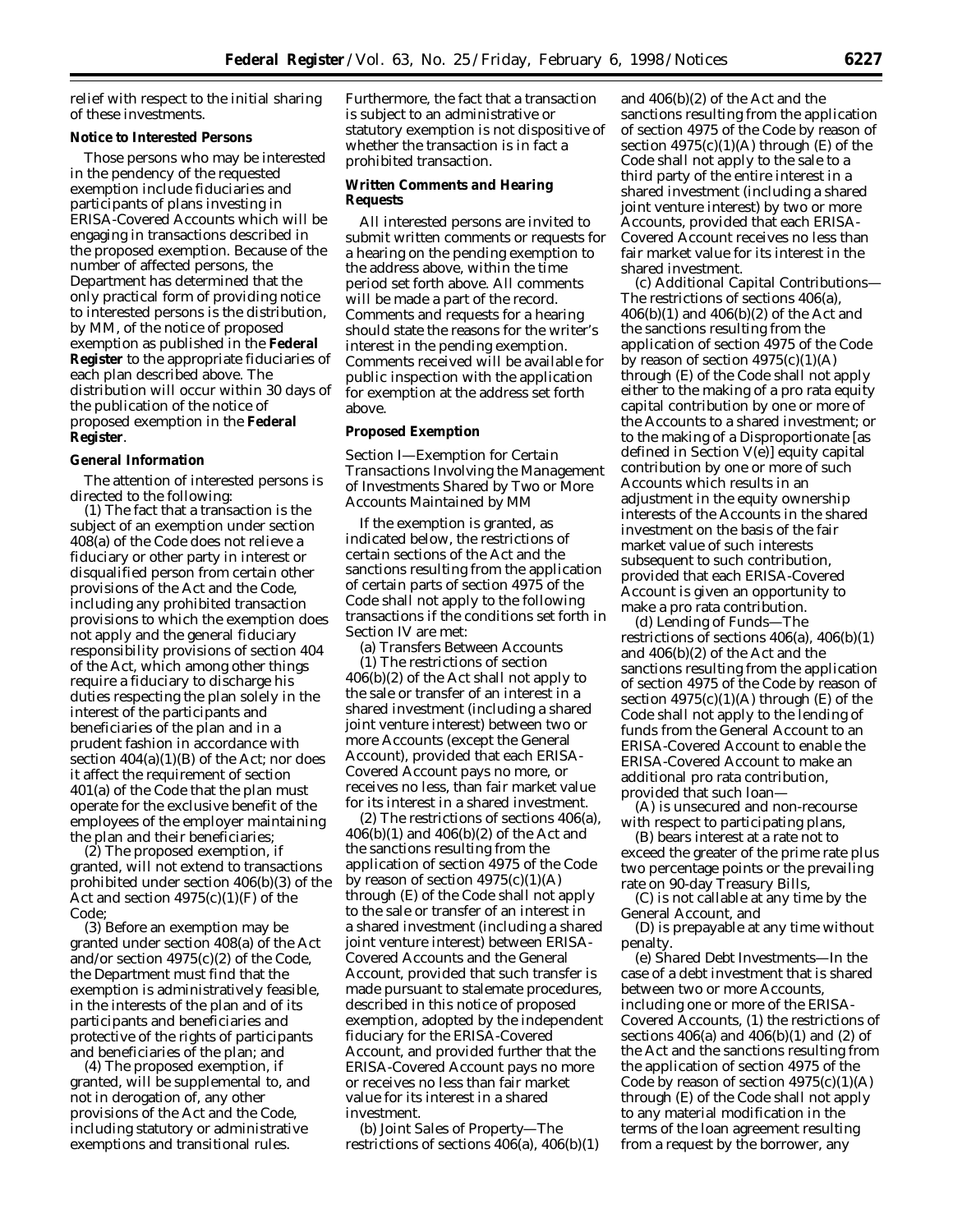decision regarding the action to be taken, if any, on behalf of the Accounts in the event of a loan default by the borrower, or any exercise of a right under the loan agreement in the event of such default, and (2) the restrictions of section 406(b)(2) of the Act shall not apply to any decision by MM thereof on behalf of two or more ERISA-Covered Accounts: (A) not to modify a loan agreement as requested by the borrower; or (B) to exercise any rights provided in the loan agreement in the event of a loan default by the borrower, even though the independent fiduciary for one (but not all) of such Accounts has approved such modification or has not approved the exercise of such rights.

# *Section II—Exemption for Certain Transactions Involving the Management of Joint Venture Interests Shared by Two or More Accounts Maintained by MM*

If the exemption is granted, the restrictions of certain sections of the Act and the sanctions resulting from the application of certain parts of section 4975 of the Code shall not apply to the following transactions resulting from the sharing of an investment in a real estate joint venture between two or more Accounts, if the conditions set forth in Section IV are met:

(a) *Additional Capital Contributions*— (1) The restrictions of sections 406(a), 406(b)(1) and 406(b)(2) of the Act and the sanctions resulting from the application of section 4975 of the Code by reason of section  $4975(c)(1)(A)$ through (E) of the Code shall not apply to the making of additional pro rata equity capital contributions by one or more Accounts participating in the joint venture.

(2) The restrictions of sections 406(a), 406(b)(1) and 406(b)(2) of the Act and the sanctions resulting from the application of section 4975 of the Code by reason of section  $4975(c)(1)(A)$ through (E) of the Code shall not apply to the lending of funds from the General Account to an ERISA-Covered Account to enable the ERISA-Covered Account to make an additional pro rata capital contribution, provided that such loan—

(A) Is unsecured and non-recourse with respect to the participating plans,

(B) Bears interest at a rate not to exceed the greater of the prime rate plus two percentage points or the prevailing rate on 90-day Treasury Bills,

(C) Is not callable at any time by the General Account, and

(D) is prepayable at any time without penalty.

(3) The restrictions of sections 406(a), 406(b)(1) and 406(b)(2) of the Act and the sanctions resulting from the application of section 4975 of the Code

by reason of section 4975  $(c)(1)(A)$ through (E) of the Code shall not apply to the making of Disproportionate [as defined in section V(e)] additional equity capital contributions (or the failure to make such additional contributions) in the joint venture by one or more Accounts which result in an adjustment in the equity ownership interests of the Accounts in the joint venture on the basis of the fair market value of such joint venture interests subsequent to such contributions, provided that each ERISA-Covered Account is given an opportunity to provide its proportionate share of the additional equity capital contributions; and

(4) In the event a co-venturer fails to provide all or any part of its pro rata share of an additional equity capital contribution, the restrictions of sections 406(a), 406(b)(1) and 406(b)(2) of the Act and the sanctions resulting from the application of section 4975 of the Code by reason of section  $4975(c)(1)(A)$ through (E) of the Code shall not apply to the making of Disproportionate additional equity capital contributions to the joint venture by the General Account and an ERISA-Covered Account up to the amount of such contribution not provided by the coventurer which result in an adjustment in the equity ownership interests of the Accounts in the joint venture on the basis provided in the joint venture agreement, provided that such ERISA-Covered Account is given an opportunity to participate in all additional equity capital contributions on a proportionate basis.

(b) *Third Party Purchase Offers*—(1) In the case of an offer by a third party to purchase any property owned by the joint venture, the restrictions of sections 406(a), 406(b)(1) and 406(b)(2) of the Act and the sanctions resulting from the application of section 4975 of the Code by reason of section  $4975(c)(1)(A)$ through (E) of the Code shall not apply to the acquisition by the Accounts, including one or more ERISA-Covered Account[s], on either a proportionate or Disproportionate basis of a co-venturer's interest in the joint venture in connection with a decision on behalf of such Accounts to reject such purchase offer, provided that each ERISA-Covered Account is first given an opportunity to participate in the acquisition on a proportionate basis; and

(2) The restrictions of section 406(b)(2) of the Act shall not apply to any acceptance by MM on behalf of two or more Accounts, including one or more ERISA-Covered Account[s], of an offer by a third party to purchase a property owned by the joint venture

even though the independent fiduciary for one (but not all) of such ERISA-Covered Account[s] has not approved the acceptance of the offer, provided that such declining ERISA-Covered Account[s] are first afforded the opportunity to buy out both the coventurer and ''selling'' Account's interests in the joint venture.

(c) *Rights of First Refusal*—(1) In the case of the right to exercise a right of first refusal described in a joint venture agreement to purchase a co-venturer's interest in the joint venture at the price offered for such interest by a third party, the restrictions of sections 406(a), 406(b)(1) and 406(b)(2) of the Act and the sanctions resulting from the application of section 4975 of the Code by reason of section  $4975(c)(1)(A)$ through (E) of the Code shall not apply to the acquisition by such Accounts, including one or more ERISA-Covered Account[s], on either a proportionate or Disproportionate basis of a co-venturer's interest in the joint venture in connection with the exercise of such a right of first refusal, provided that each ERISA-Covered Account is first given an opportunity to participate on a proportionate basis; and

(2) The restrictions of section 406(b)(2) of the Act shall not apply to any decision by MM on behalf of the Accounts not to exercise such a right of first refusal even though the independent fiduciary for one (but not all) of such ERISA-Covered Accounts has approved the exercise of the right of first refusal, provided that none of the ERISA-Covered Accounts that approved the exercise of the right of first refusal decides to buy-out the co-venturer on its own.

(d) *Buy-Sell Options*—(1) In the case of the exercise of a buy-sell option set forth in the joint venture agreement, the restrictions of sections  $406(a)$ ,  $406(b)(1)$ and 406(b)(2) of the Act and the sanctions resulting from the application of section 4975 of the Code by reason of section  $4975(c)(1)(A)$  through (E) of the Code shall not apply to the acquisition by one or more of the Accounts on either a proportionate or Disproportionate basis of a co-venturer's interest in the joint venture in connection with the exercise of such a buy-sell option, provided that each ERISA-Covered Account is first given the opportunity to participate on a proportionate basis; and

(2) The restrictions of section 406(b)(2) of the Act shall not apply to any decision by MM on behalf of two or more Accounts, including one or more ERISA-Covered Account[s], to sell the interest of such Accounts in the joint venture to a co-venturer even though the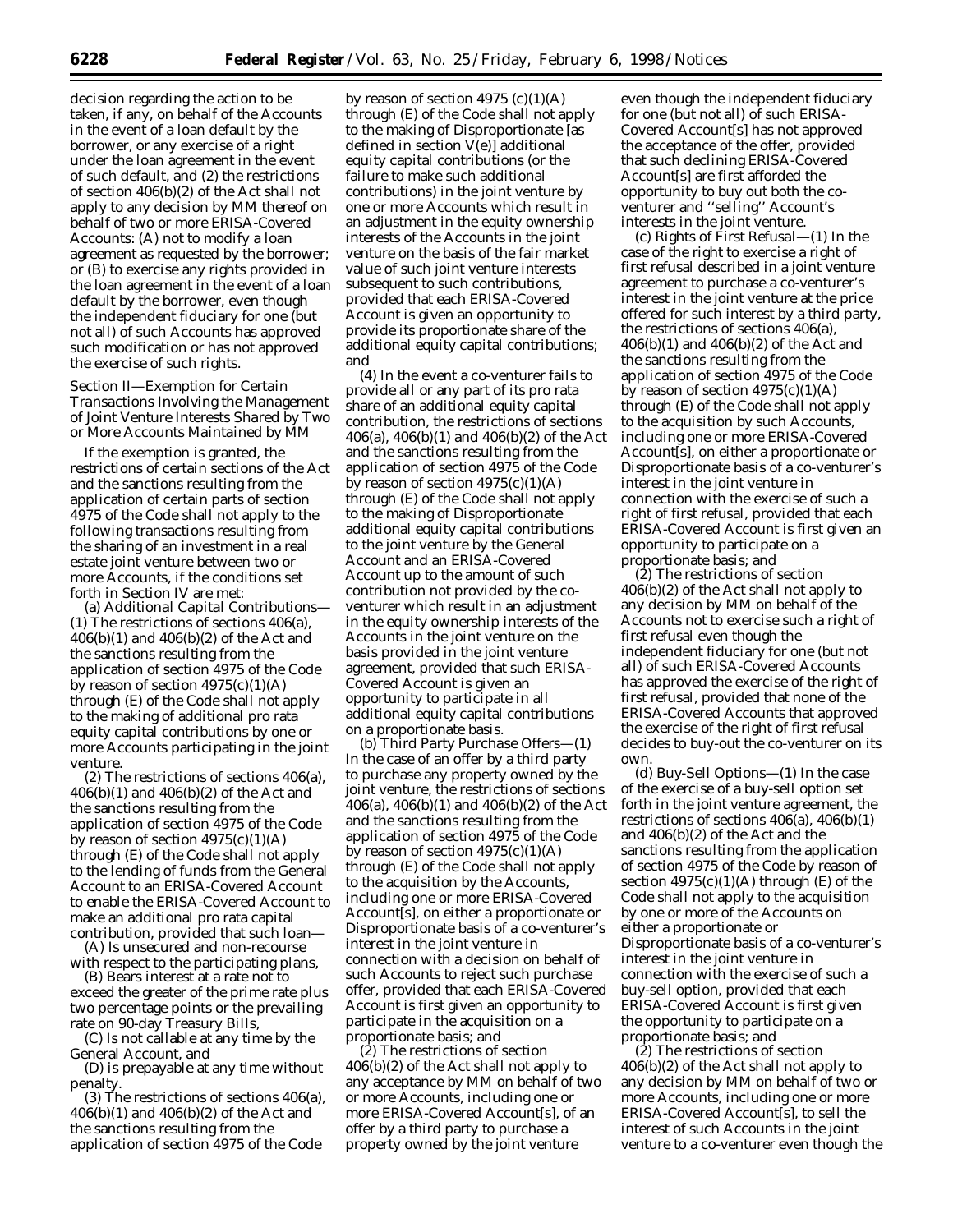independent fiduciary for one (but not all) of such ERISA-Covered Account[s] has not approved such sale, provided that such disapproving ERISA-Covered Account is first afforded the opportunity to purchase the entire interest of the coventurer.

## *Section III—Exemption for Transactions Involving a Joint Venture or Persons Related to a Joint Venture*

The restrictions of section 406(a) of the Act and the sanctions resulting from the application of section 4975 of the Code by reason of section  $4975(c)(1)(A)$ through (D) of the Code shall not apply, if the conditions in Section IV are met, to any additional equity or debt capital contributions to a joint venture by an ERISA-Covered Account that is participating in an interest in the joint venture, or to any material modification in the terms of, or action taken upon default with respect to, a loan to the joint venture in which the ERISA-Covered Account has an interest as a lender, where the joint venture is a party in interest solely by reason of the ownership on behalf of the General Account of a 50 percent or more interest in such joint venture.

# *Section IV—General Conditions*

(a) The decision to participate in any ERISA-Covered Account that shares real estate investments must be made by plan fiduciaries who are totally unrelated to MM and its affiliates. This condition shall not apply to plans covering employees of MM.

(b) Each contractholder or prospective contractholder in an ERISA-Covered Account which shares or proposes to share real estate investments that are structured as shared investments under this exemption is provided with a written description of potential conflicts of interest that may result from the sharing, a copy of the notice of pendency, and a copy of the exemption if granted.

(c) An independent fiduciary must be appointed on behalf of each ERISA-Covered Account participating in the sharing of investments. The independent fiduciary shall be either

(1) A business organization which has at least five years of experience with respect to commercial real estate investments,

(2) A committee composed of three to five individuals (who may be investors or investor representatives approved by the plans participating in the ERISA-Covered Account, and) who each have at least five years of experience with respect to commercial real estate investments, or

(3) The plan sponsor (or its designee) of a plan (or plans) that is the sole participant in an ERISA-Covered Account.

(d) The independent fiduciary or independent fiduciary committee member shall not be or consist of MM or any of its affiliates.

(e) No organization or individual may serve as an independent fiduciary for an ERISA-Covered Account for any fiscal year if the gross income (other than fixed, non-discretionary retirement income) received by such organization or individual (or any partnership or corporation of which such organization or individual is an officer, director, or ten percent or more partner or shareholder) from MM, its affiliates and the ERISA-Covered Accounts for that fiscal year exceeds five percent of its or his or her annual gross income from all sources for the prior fiscal year. If such organization or individual had no income for the prior fiscal year, the five percent limitation shall be applied with reference to the fiscal year in which such organization or individual serves as an independent fiduciary. The income limitation shall not include compensation for services rendered to a single-customer ERISA-Covered Account by an independent fiduciary who is initially selected by the Plan sponsor for that ERISA-Covered Account.

The income limitation will include income for services rendered to the Accounts as independent fiduciary under any prohibited transaction exemption(s) granted by the Department. Notwithstanding the foregoing, such income limitation shall not include any income for services rendered to a single customer ERISA-Covered Account by an independent fiduciary selected by the Plan sponsor to the extent determined by the Department in any subsequent prohibited transaction exemption proceeding.

In addition, no organization or individual who is an independent fiduciary, and no partnership or corporation of which such organization or individual is an officer, director or ten percent or more partner or shareholder, may acquire any property from, sell any property to, or borrow any funds from, MM, its affiliates, or any Account maintained by MM or its affiliates, during the period that such organization or individual serves as an independent fiduciary and continuing for a period of six months after such organization or individual ceases to be an independent fiduciary, or negotiate any such transaction during the period

that such organization or individual serves as independent fiduciary.

(f) The independent fiduciary acting on behalf of an ERISA-Covered Account shall have the responsibility and authority to approve or reject recommendations made by MM or its affiliates for each of the transactions in this proposed exemption. In the case of a possible transfer or exchange of any interest in a shared investment between the General Account and an ERISA-Covered Account, the independent fiduciary shall also have full authority to negotiate the terms of the transfer. MM and its affiliates shall involve the independent fiduciary in the consideration of contemplated transactions prior to the making of any decisions, and shall provide the independent fiduciary with whatever information may be necessary in making its determinations.

In addition, the independent fiduciary shall review on an as-needed basis, but not less than twice annually, the shared real estate investments in the ERISA-Covered Account to determine whether the shared real estate investments are held in the best interest of the ERISA-Covered Account.

(g) MM maintains for a period of six years from the date of the transaction the records necessary to enable the persons described in paragraph (h) of this Section to determine whether the conditions of this exemption have been met, except that a prohibited transaction will not be considered to have occurred if, due to circumstances beyond the control of MM or its affiliates, the records are lost or destroyed prior to the end of the six-year period.

(h)(1) Except as provided in paragraph (2) of this subsection (h) and notwithstanding any provisions of subsection (a) $(2)$  and (b) of section 504 of the Act, the records referred to in subsection (g) of this Section are unconditionally available at their customary location for examination during normal business hours by—

(A) Any duly authorized employee or representative of the Department or the Internal Revenue Service,

(B) Any fiduciary of a plan participating in an ERISA-Covered Account engaging in transactions structured as shared investments under this exemption who has authority to acquire or dispose of the interests of the plan, or any duly authorized employee or representative of such fiduciary,

(C) Any contributing employer to any plan participating in an ERISA-Covered Account engaging in transactions structured as shared investments under this exemption or any duly authorized